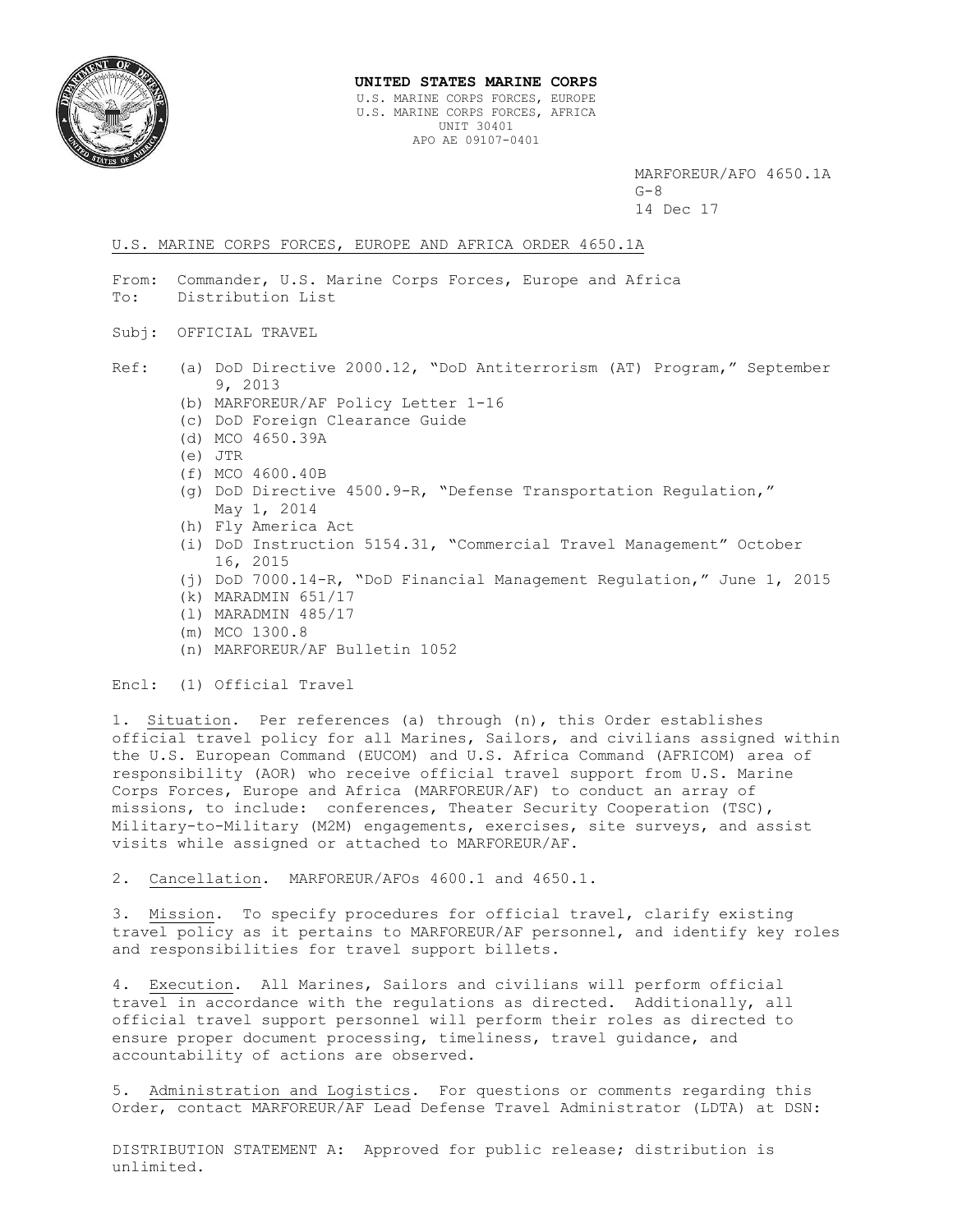MARFOREUR/AFO 4650.1A 14 Dec 17

(314) 431-2225 or Comm: 011 (49) 7031-15-2225, MARFOREUR/AF Adjutant section at DSN: (314) 431-3614 or Comm: 011 (49) 7031-15-3614, or the MARFOREUR/AF Security Manager at DSN: (314) 431-3589 or Comm: 011 (49) 7031-15-3589.

## 6. Command and Signal

a. Command. This Order is applicable to all MARFOREUR/AF personnel and all rotational units under the administrative and/or operational control of MARFOREUR/AF.

b. Signal. This Order is effective the date signed.

M. MCBRIDE

Chief of Staff

DISTRIBUTION: A, H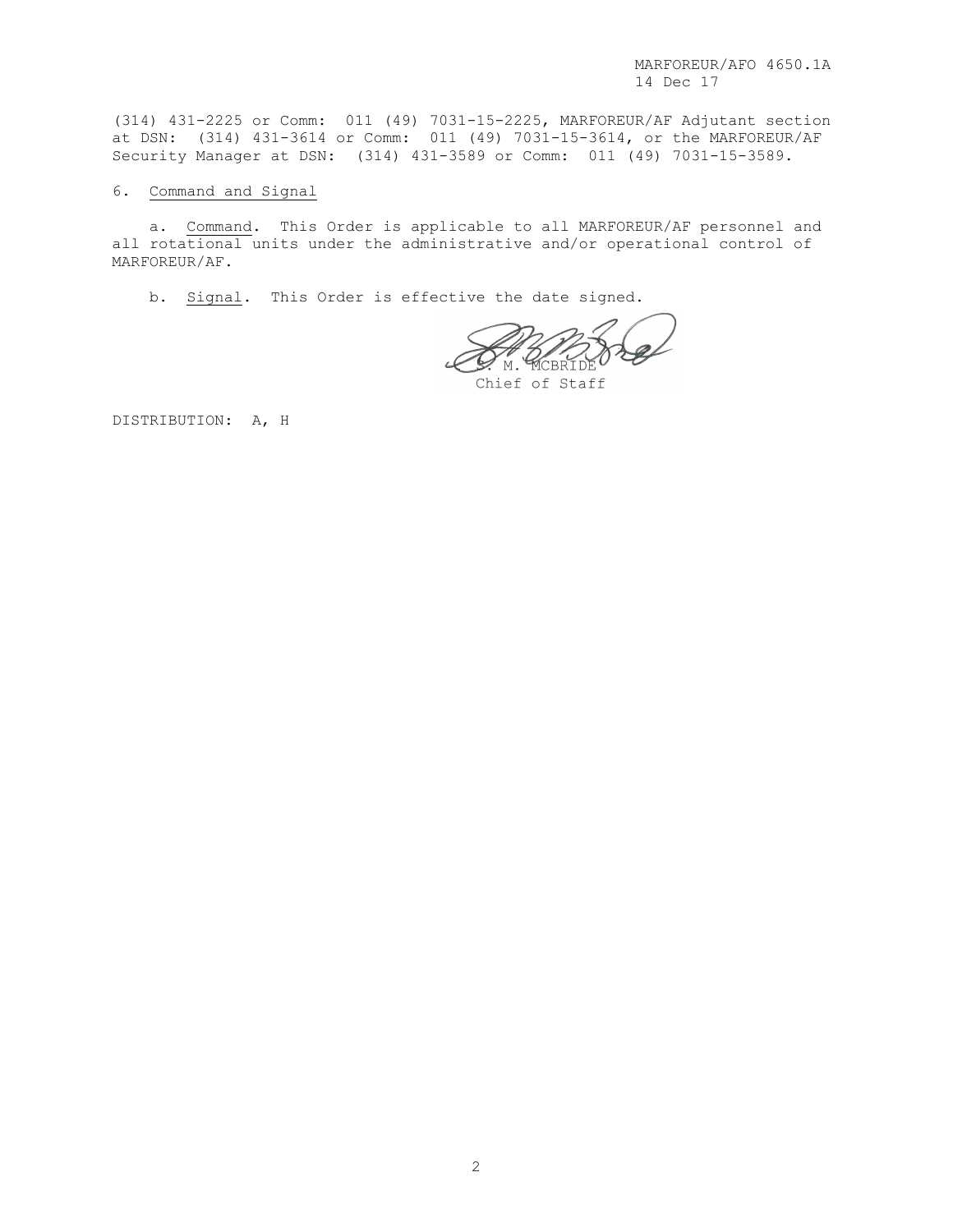# LOCATOR SHEET

Subj: OFFICIAL TRAVEL

 $\rm Location:$ 

(Indicate the location(s) of the copy(ies) of this Order.)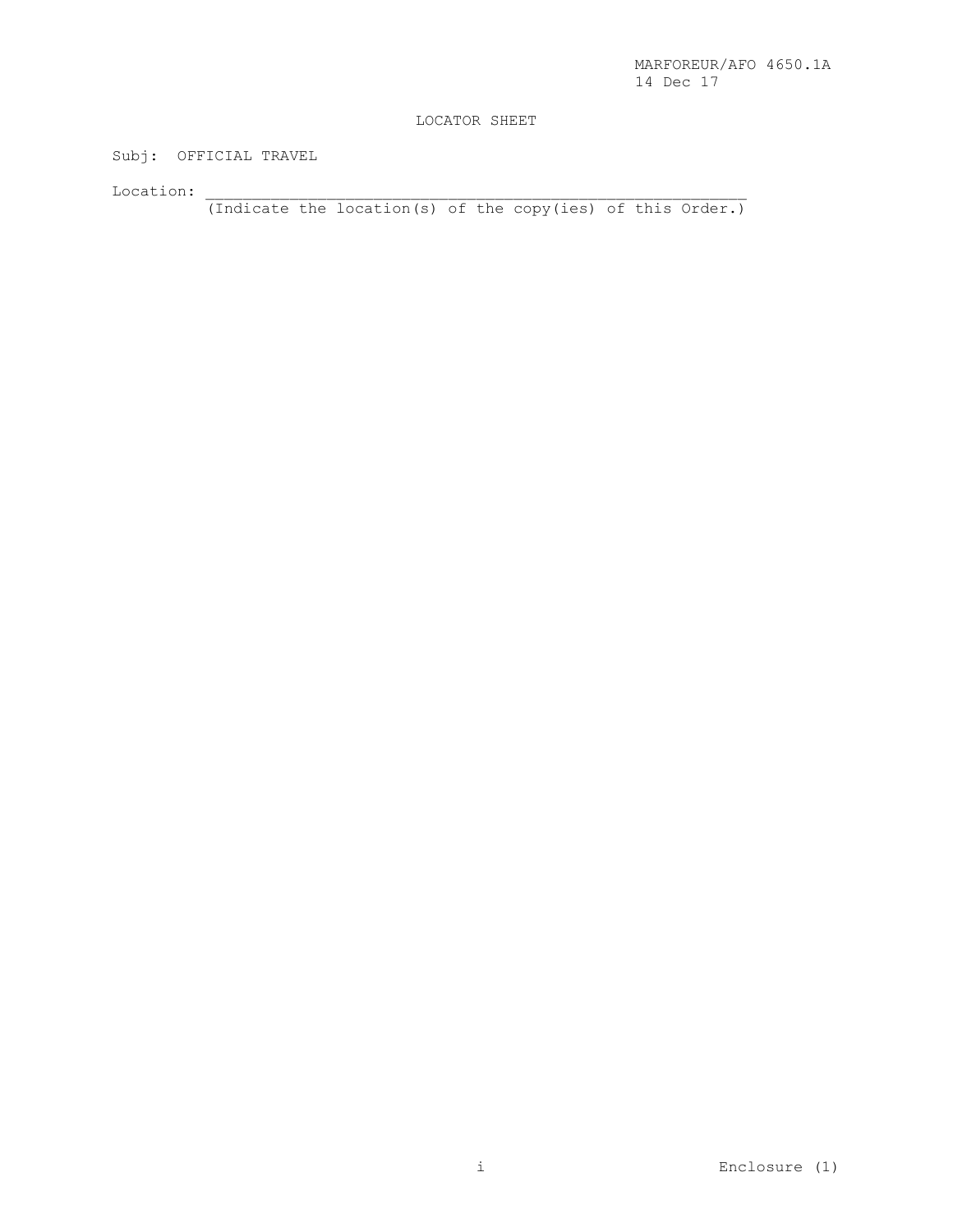## RECORD OF CHANGES

Log completed change action as indicated.

| Change | Date of | Date    | Signature of Person |
|--------|---------|---------|---------------------|
| Number | Change  | Entered | Incorporated Change |
|        |         |         |                     |
|        |         |         |                     |
|        |         |         |                     |
|        |         |         |                     |
|        |         |         |                     |
|        |         |         |                     |
|        |         |         |                     |
|        |         |         |                     |
|        |         |         |                     |
|        |         |         |                     |
|        |         |         |                     |
|        |         |         |                     |
|        |         |         |                     |
|        |         |         |                     |
|        |         |         |                     |
|        |         |         |                     |
|        |         |         |                     |
|        |         |         |                     |
|        |         |         |                     |
|        |         |         |                     |
|        |         |         |                     |
|        |         |         |                     |
|        |         |         |                     |
|        |         |         |                     |
|        |         |         |                     |
|        |         |         |                     |
|        |         |         |                     |
|        |         |         |                     |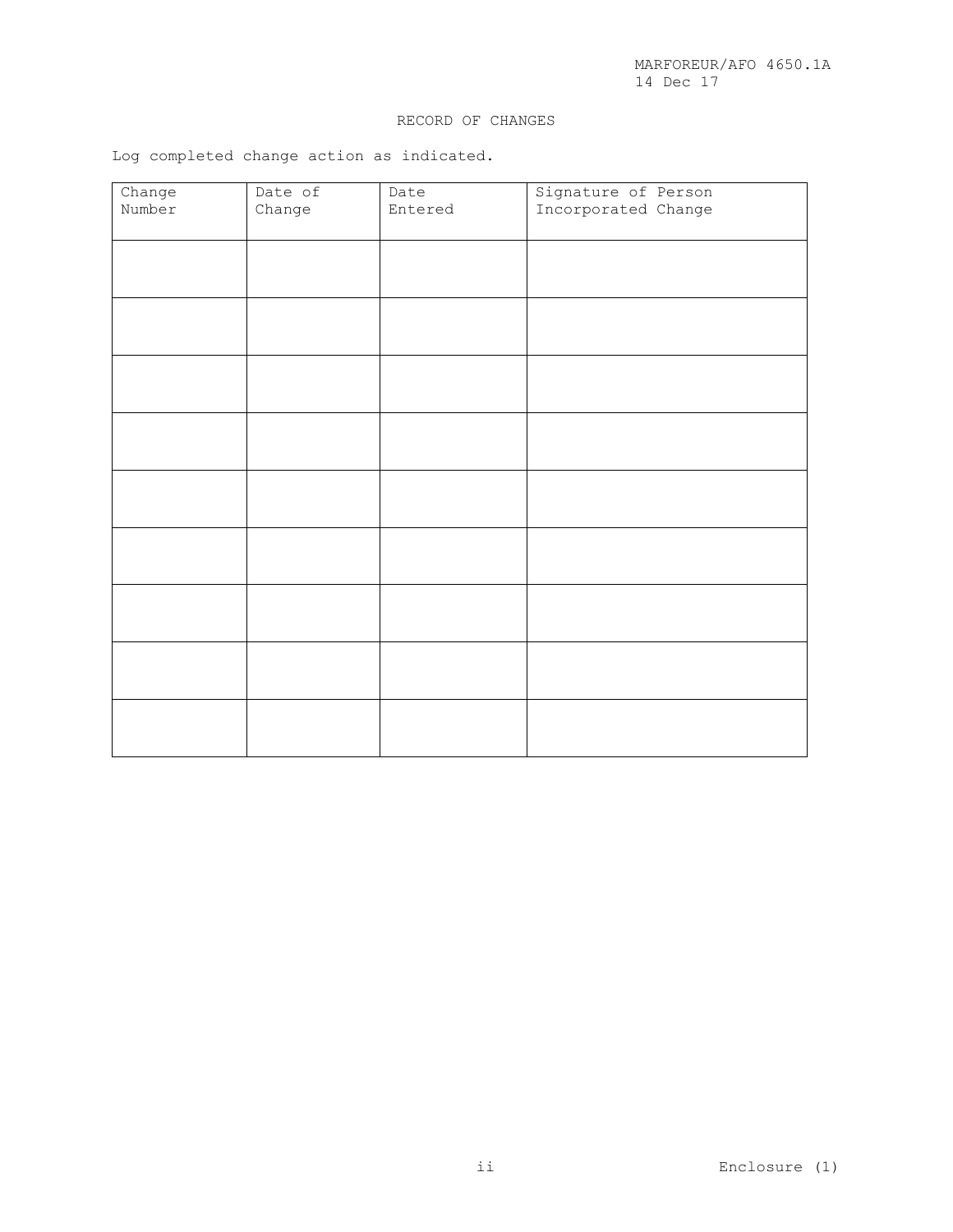## **TABLE OF CONTENTS**

| <b>IDENTIFICATION</b> | <b>PAGE</b><br><b>TITLE</b>                           |  |  |
|-----------------------|-------------------------------------------------------|--|--|
| Chapter 1             | GENERAL INFORMATION1-1                                |  |  |
| 1.                    |                                                       |  |  |
| 2.                    |                                                       |  |  |
| 3.<br>4.              | Special Circumstances1-3<br>EUCOM and AFRICOM AORs1-5 |  |  |
| 5.                    | Exceptions to Policy1-6                               |  |  |
| 6.                    |                                                       |  |  |
| Figure 1-1            | Official Travel Process1-9                            |  |  |
| Chapter 2             | DEFENSE TRAVEL SYSTEM2-1                              |  |  |
| 1.                    |                                                       |  |  |
| 2.                    |                                                       |  |  |
| 3.                    | Commercial Ticketing Office (CTO)2-1                  |  |  |
| 4.<br>5.              |                                                       |  |  |
| 6.                    |                                                       |  |  |
| 7.                    |                                                       |  |  |
| 8.                    |                                                       |  |  |
| 9.                    |                                                       |  |  |
| 10.                   | Constructed Travel Worksheet2-6                       |  |  |
| 11.                   | Document Processing Timeline DTS2-6                   |  |  |
| 12.                   | Mandatory Order Statements2-6                         |  |  |
| 13.                   | Specific Authorization Statements2-6                  |  |  |
| 14.                   | Paying for Other Traveler's Expenses2-7               |  |  |
| 15.                   | DTS Degraded Functionality Procedures2-7              |  |  |
| 16.<br>17.            | Travel Assistance2-8                                  |  |  |
|                       |                                                       |  |  |
| Chapter 3             | GOVERNMENT TRAVEL CHARGE CARD PROGRAM3-1              |  |  |
| 1.                    |                                                       |  |  |
| 2.<br>3.              |                                                       |  |  |
| 4.                    |                                                       |  |  |
|                       |                                                       |  |  |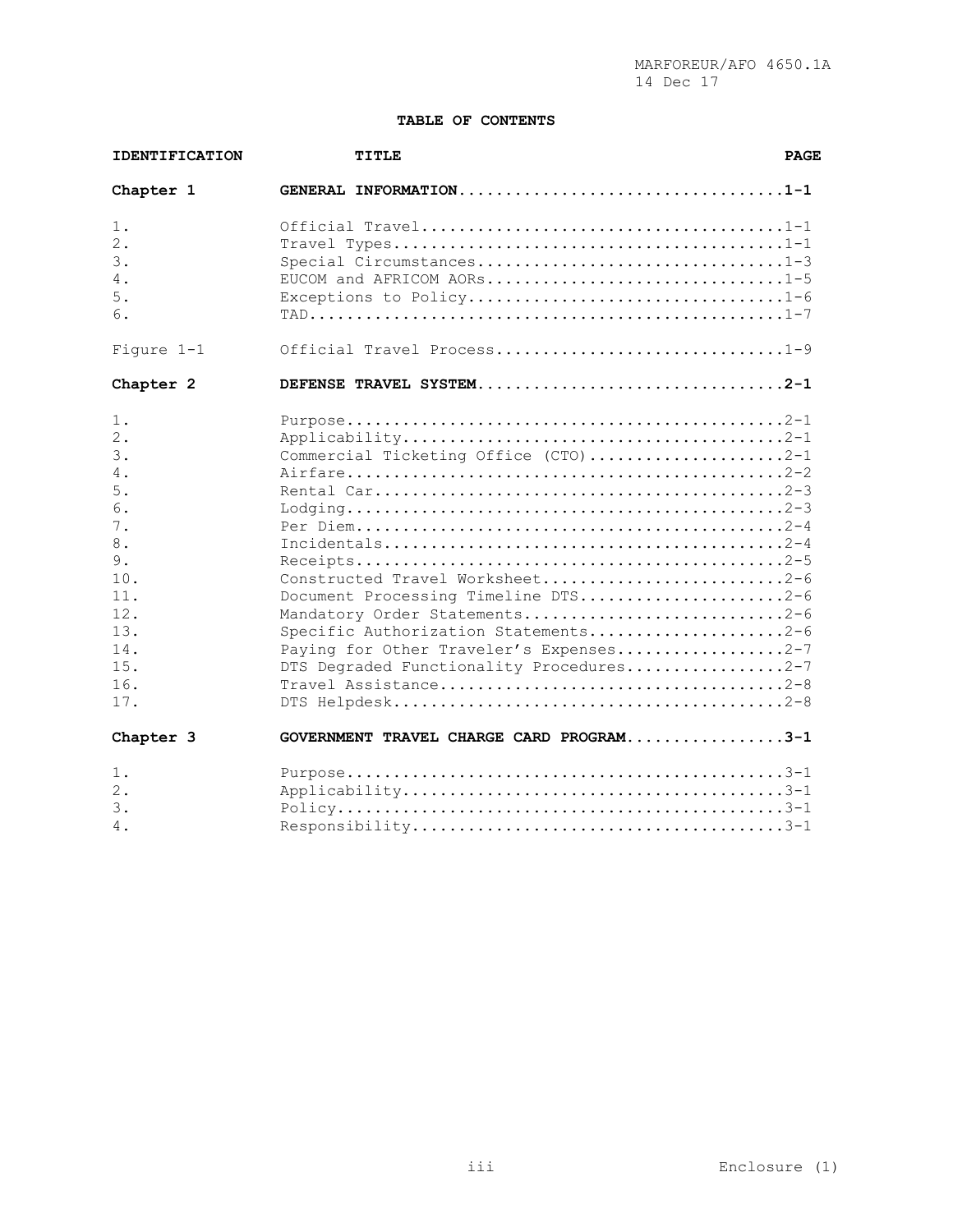## Chapter 1

#### General Information

1. Official Travel. Official travel is all U.S. Government funded travel. All uniformed and civilian personnel going on official travel are required to complete the travel requirements below.

 a. The EUCOM and AFRICOM AORs are dynamic and the travel requirements may change based on mission, threat, and fiscal environment. Multiple staff divisions/sections have roles in supporting travel requirements. As the sponsor of this Order, any changes to the current requirements must be submitted to the G-8, via the appropriate staff division/section, in order to be implemented.

 b. The current requirements are located on the MARFOREUR/AF Secret Internet Protocol Router (SIPR)/Non-secure Internet Protocol Router (NIPR) SharePoint portals. On the portals, click on the official/unofficial travel button on the home screen.

- (1) NIPR: https://eis.usmc.mil/sites/mfe/SitePages/travel.aspx.
- (2) SIPR: https:/portal.mfe.usmc.smil.mil/sitepages/Mission-Planning.aspx.

#### 2. Travel Types

 a. Emergency Leave. When funded emergency leave is authorized, members and dependents will process their authorizations in Defense Travel System (DTS). All emergency leave will be processed in DTS regardless of duty status. Civilian Emergency Visitation Travel (EVT) will also be processed in DTS in accordance with reference (e). Travel can be arranged to the leave location but reimbursement is limited to the constructed government rate to Boston, Massachusetts. Reservations will not be made in DTS when travel is in less than 72 hours. In these cases, the local CTO will be used instead.

 b. Consecutive Overseas Tour (COT). COT leave is granted to qualifying members who execute back-to-back overseas assignments. The COT leave funds travel to members Home of Record (HOR) or an alternate location with limited reimbursement of the cost of the government rate to HOR. Normally, COT leave is used enroute with the Permanent Change of Station (PCS). If any leave is taken while traversing Continental United States (CONUS) in conjunction with executing PCS orders, COT travel must be deemed executed and deferred COT leave travel will not be authorized. If allowance is not used during the PCS, it may be requested during the tour. Requests should be initiated at the G-1, Regional Personnel Administration Center (RPAC). COT leave will be processed as a hard copy claim. RPAC will provide the orders which may be used to purchase the tickets. The travel claim must be submitted to the RPAC within five days of completion of leave. Travel and transportation allowances may be paid for the Marine's family members. Dependents must be listed on the orders and do not have to travel at the same time as the member. COT approval and variation approval resides with Headquarters Marine Corps (MMIB-3). Refer to reference (m) for further details.

 c. Renewal Agreement Travel (RAT). RAT leave is granted to qualifying civilian employees who extend their overseas assignment for back-to-back terms. RAT leave funds travel to employee's HOR or an alternate location with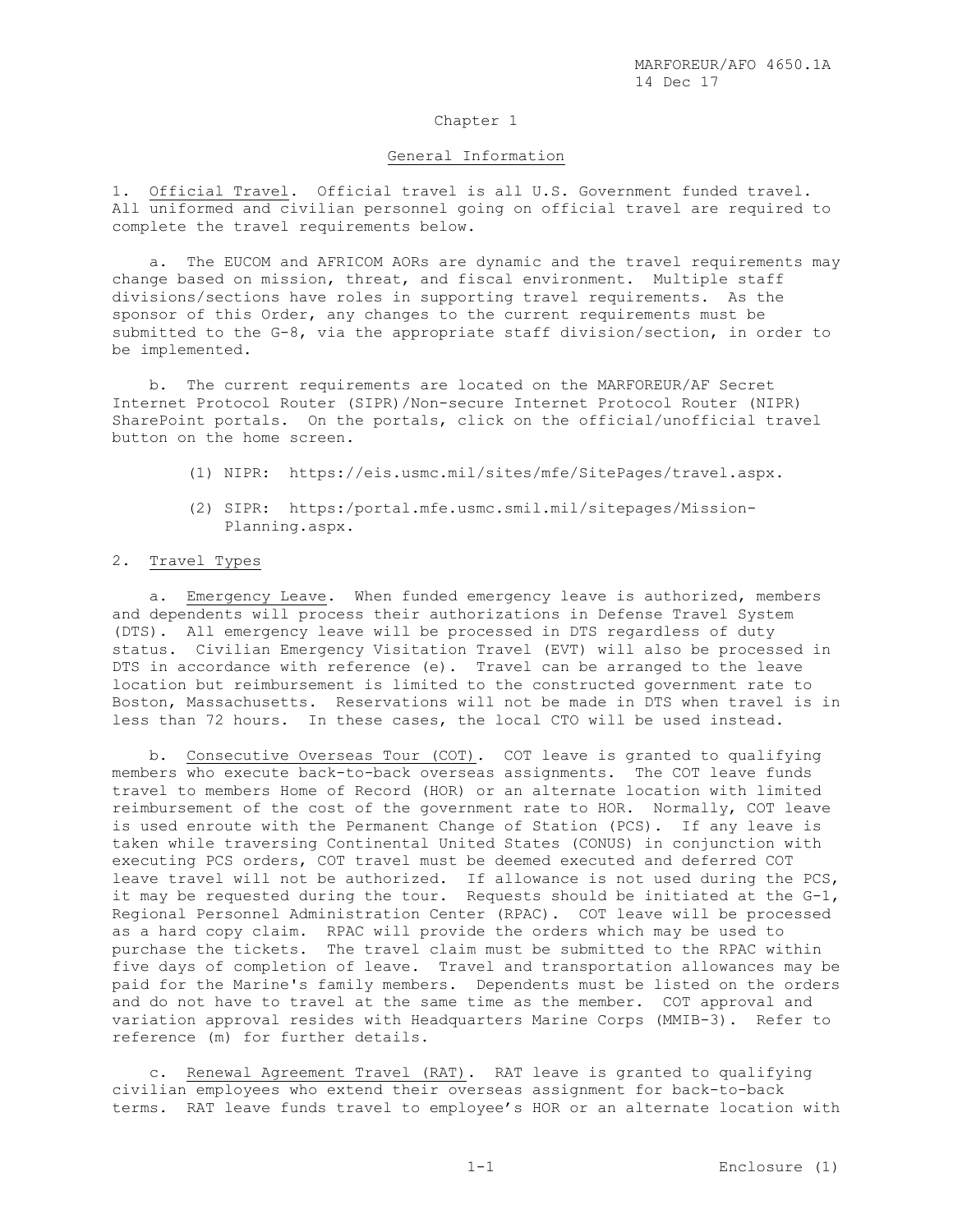limited reimbursement of the cost of the government rate to HOR. Requests should be initiated through the servicing Human Resource Office (HRO). RAT leave will be processed in DTS. Dependents may be authorized RAT leave only if both tours were accompanied. Dependents must be listed on the orders and do not have to travel at the same time as the employee.

 d. Travel Funded by Other Organizations. Travel funded by other organizations will use the process outlined by the funding command. The funding command will determine if the parent command or the funding command's routing will be used.

 e. Invitational Travel Authorization (ITA). The commander and budget officers may authorize funding ITA for dependents or non-employee civilians. Per diem is only payable if the Approving Official (AO) determines that per diem should be paid in a particular case. Otherwise, ITA will only cover transportation expenses.

 f. Dependent Student Travel. Dependent students who have been accepted to a college or university in CONUS may rate travel entitlements to/from the PDS. Sponsors will submit travel request on behalf of their dependent child and provide the school's acceptance letter or equivalent. In order to qualify, the following must apply:

 (1) Dependent child has been accepted to or is attending a school in the U.S. to obtain a formal education or vocational that is accredited by a recognized accrediting agency or association recognized by the Secretary of Defense.

 (2) Dependents are authorized transportation in accordance with reference (c).

 (3) Early return of dependents has not been used for dependent. Early return removes the dependent from being eligible for student dependent travel.

 (4) Dependents can use this entitlement to conduct initial travel to the school site as well as a round trip from school site to sponsor's PDS. Only one round trip ticket is authorized per fiscal year. Up to 350 lbs of household goods stored or shipped during the round trip through TMO may be authorized.

 (5) Civilians requesting student dependent travel must initiate the request with their servicing HRO. Civilians are authorized one round-trip per year, based on initial established annual date. Upon receipt of approval from HRO, utilize DTS to execute the travel.

 g. Permissive Temporary Additional Duty (PTAD). PTAD will only be authorized with official travel when conducted en route with official travel; no orders/authorization needs to be created for stand-alone PTAD. The government will not incur additional expenses due to PTAD en route with official travel. PTAD periods must be annotated in the Per Diem Entitlements screen in DTS or in block 10 of the DD Form 1351-2 for reserve claims. The PTAD request must be submitted through Marine Online.

 h. Local Area Travel. Local vouchers may be submitted to reimburse certain travel expenses in the local area. Voucher should be submitted within five days of travel unless similar travel is expected within a short period, in which case, the trips may be combined onto the same voucher.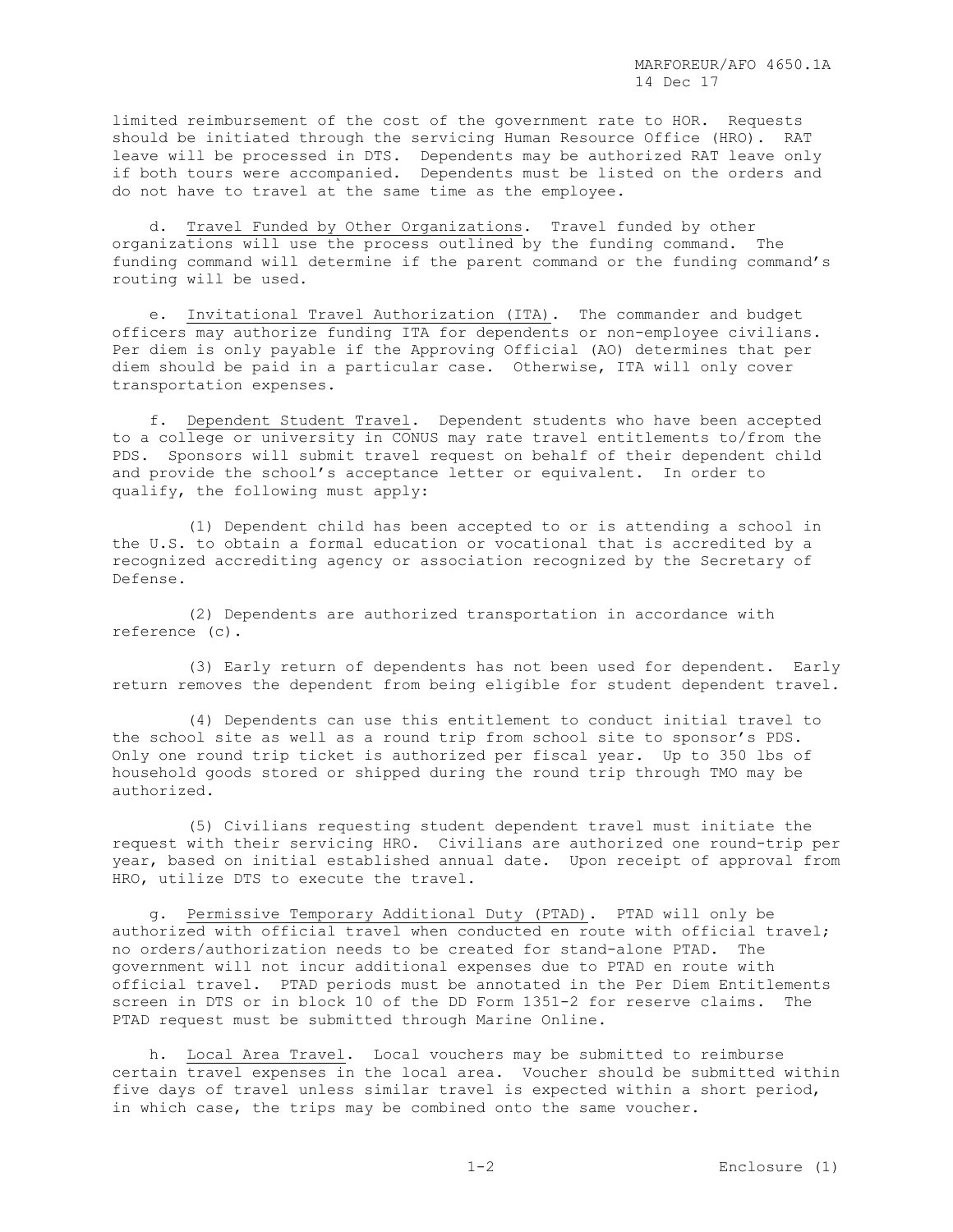(1) Mileage. Personnel may request mileage when traveling to an alternate duty site within the local area except when government sponsored transportation is available or a duty site which is equal or less distance than the distance from the residence to normal place of duty.

 (2) Rental car. AO may authorize when no other means of transportation can be utilized for personnel who are not authorized to ship a POV. This must be authorized ahead of time on an authorization or on orders.

 (3) Expenses. Other expenses incurred in the local area may be reimbursable per reference (e).

 (4) Meals. Per diem is not payable for local area travel. Meals may be reimbursed if members were required to procure meals while performing duties as long as meals were procured outside the PDS limits. Meals are reimbursed to the exact cost of meal. Receipts must be provided for reimbursement to ensure meals were procured outside PDS limits. Total cost of all meals per day cannot exceed the local proportional meal rate.

 (5) The local commuting area/PDS limits for personnel assigned to U.S. Army Garrison Stuttgart is within 50 miles of Panzer Kaserne.

 (6) For personnel assigned to another location in the European/African theater, the local commuting area/PDS limits are within 50 miles of the assigned duty site unless otherwise established by the local commander.

i. Same Day Travel

 (1) When travel is outside the local area and completed in 24 hours or less refer to table 2-20 of reference (e).

 (2) Mileage. Mileage is reimbursable for travel outside the local area. Mileage is limited to the Department of Defense Table of Distance official distance from zip code to zip code.

 (3) Rental car. AOs may authorize a rental car when no other means of transportation can be used. Authorization for rental car use must be obtained prior to use.

 (4) Expenses. Other expenses incurred during travel may be reimbursable. Mode of transportation is reimbursable; CTO must be used.

 (5) Meals. Per diem may be payable for travel over 12 hours if authorized by AO. Otherwise, meals may be reimbursed if members were required to procure meals while performing duties as long as meals were procured outside the PDS limits. Meals are reimbursed to the exact cost of meal. Receipts must be provided for reimbursement to ensure meals were procured outside PDS limits. Total cost of all meals per day cannot exceed the local proportional meal rate.

# 3. Special Circumstances

 a. Short Notice Orders. Whenever possible, travel authorizations should be submitted at least ten days prior to travel. When travel is directed and less than 72 hours exist between initiation of orders and travel, certain measures should be taken. Reservations must be made directly through CTO. Do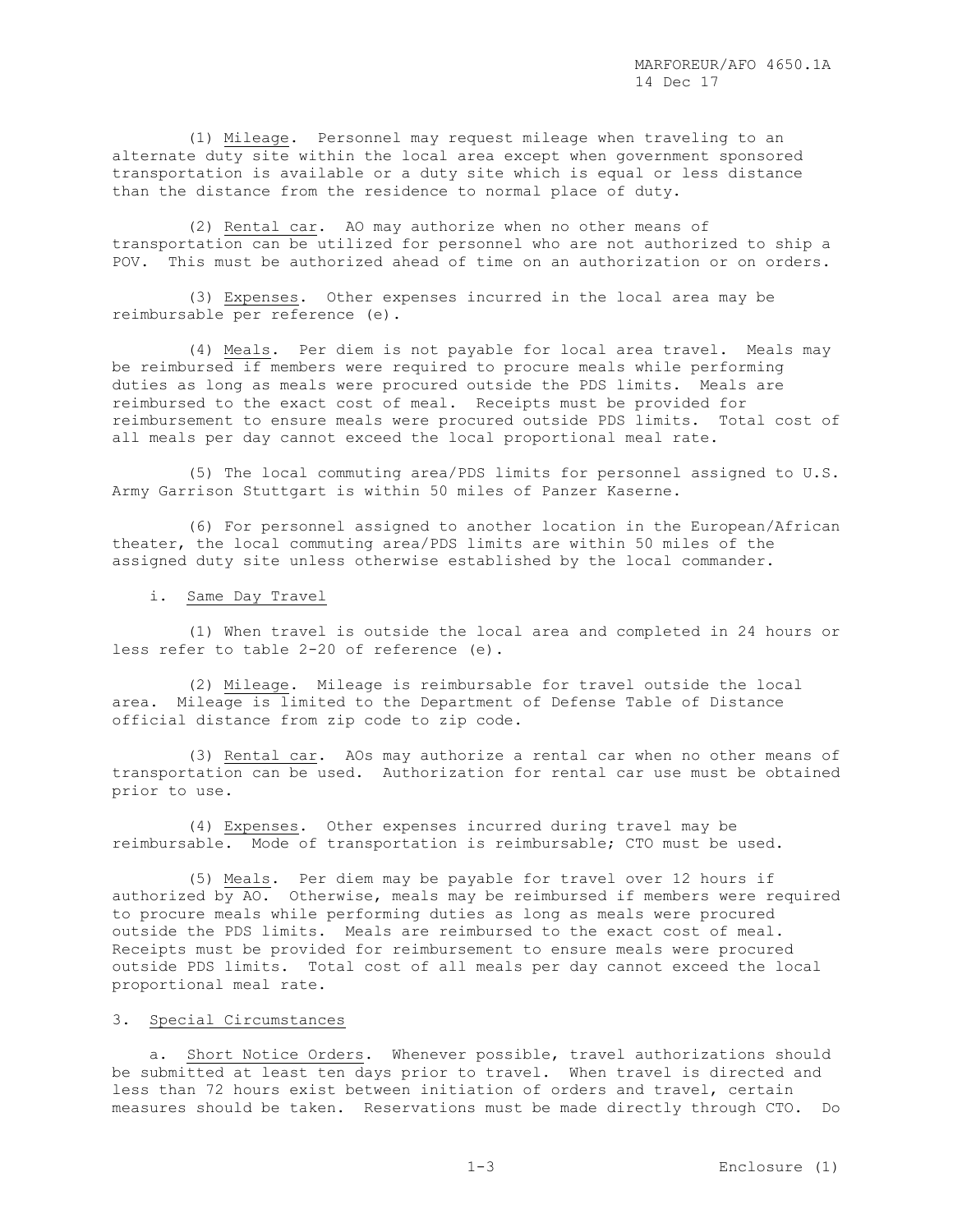not use the DTS reservation module. For travel within 24 hours, coordinate with the AO to ensure expeditious approval. If funded from an outside organization, coordinate funding instructions with the comptroller office.

 b. Verbal Orders. Travelers may travel on verbal orders directed only by the commander, deputy commander, or chief of staff and only when air travel is not used. As soon as possible, a set of orders or a DTS authorization will be initiated and routed for approval. When air travel is used, a set of approved orders must be used to ticket airfare. Travelers are not authorized to travel without a flight invoice from CTO. Travelers may modify their trip locations and travel dates only if they are currently traveling on approved Temporary Additional Duty (TAD) orders. Any changes made will be corrected on the voucher upon return. Amendments to orders should only be made to arrange bookings through CTO.

 c. Formal Schools. Official schools are funded by Training and Education Command (TECOM). Funding letters are obtained from G3T Formal Schools at Camp Lejeune through the Headquarters Company training chief. A funding letter from TECOM only grants the funding for travel. Authorizations must be processed in DTS, utilizing the routing list titled WWT TECOM ROUTING, in order to produce orders. The funding letter outlines special instructions and authorized reimbursable expenses. Items not covered in the funding letter may be requested to be funded by the command (e.g., rental car).

### d. Medical Travel

 (1) Travelers and dependents are authorized reimbursement of travel expenses for medical travel when given a referral to another medical facility by the primary care provider. Proof of appointment must be presented for reimbursement. Members and dependents may be authorized reimbursement to escort a member or dependent to a medical procedure. Proof that an escort is required must be provided by the servicing medical facility. Authorized reimbursement:

(a) Transportation costs (e.g., mileage, rental car).

 (b) Per diem in cases that overnight stay is required (unless inpatient).

 (c) When referral is in the local area, parking fees may be payable.

 (d) Travel expenses for optional procedures such as eye refractive surgery are not payable.

 (2) When travel is within local area or same day travel then a local voucher will be submitted within five days after travel is completed. When multiple trips are scheduled within a short time period, travelers may wait and submit a claim for all on the same voucher. When travel requires overnight stay or if per diem is payable then authorization/orders must be submitted for approval.

e. Participation in Marine Corps Birthday Balls

 (1) Marines from this command, AFRICOM, EUCOM, or rotational units may be invited to attend a Marine Corps Birthday Ball celebration as the guest of honor. The chief of staff will receive a request from Marine Corps Embassy Security Group to support Birthday Ball celebrations in which a local guest of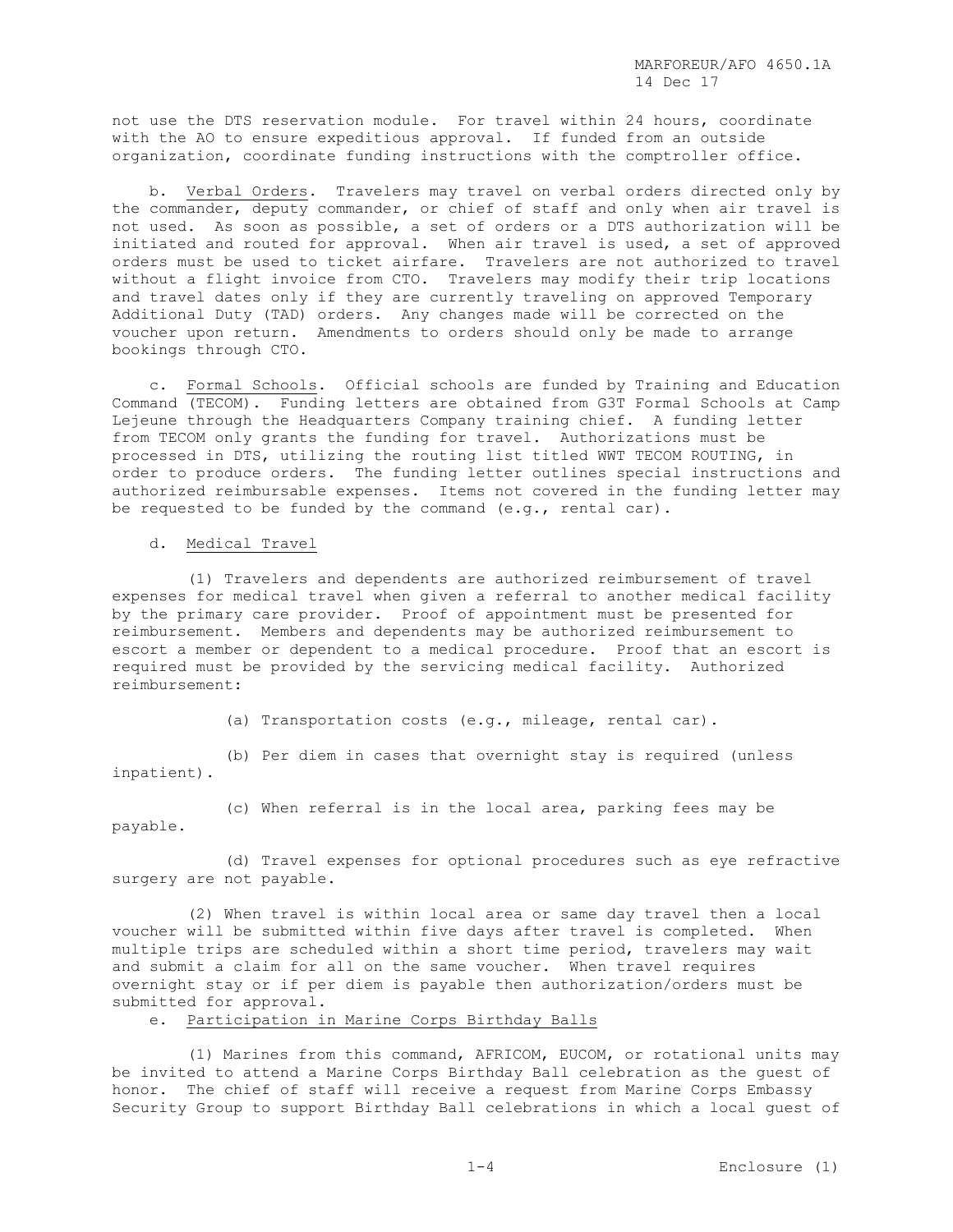honor cannot be identified. The chief of staff will nominate individuals to attend Marine Corps Balls at each location.

 (2) Once identified, attendees will complete a cross-org worksheet and submit it to the G-8 to be added to the appropriate line of accounting. Guests of honor will work with their local command to submit DTS authorizations and make flight arrangements. Members are authorized to travel the day before or day of, and must return the day after the ball. A rental car is not authorized, ensure transportation is coordinated to avoid unnecessary costs. The staff secretary's office will be the AO for the DTS authorization. Leave may be authorized on a case-by-case basis in conjunction with this travel, if the requirements for leisure travel outlined in reference (c) are met.

4. EUCOM and AFRICOM AORs. The following are current travel requirements for both EUCOM and AFRICOM AORs and can be found in figure 1-1 and are located at the link listed in paragraph 1.b.(1).

### a. Approvals

 (1) EUCOM. All Force Protection Condition (FPCON) Alpha and Bravo countries in the EUCOM AOR require Assistant Chief of Staff (AC/S) level approval for MARFOREUR/AF staff and commanding officer level approval for all rotational forces. All FPCON Charlie and Delta countries require O-7 level approval.

 (2) AFRICOM. All FPCON Alpha and Bravo countries in the AFRICOM AOR require O-6 level approval. All FPCON Charlie and Delta countries require O-7 level approval.

 (3) All countries/cities listed in reference (n) require chief of staff approval.

b. Submit DTS authorization and gain approval.

 c. Request North Atlantic Treaty Organization (NATO) orders from the RPAC as required for NATO countries only.

 d. Activate GTCC with your division/section GTCC representative or command Agency Program Coordinator (APC).

 e. Update personal contact information and Record of Emergency Data (RED) on Marine On-Line.

(4) High Risk/Threat and AFRICOM countries

 (a) Complete a Concept of Operations (ConOps) slide, located on the SIPR portal, as required.

 (b) Complete an Anti-Terrorism Force Protection (ATFP) Plan slide per reference (a), as required.

 f. Complete Personnel Recovery (PR) plan, located on the SIPR portal, as required. (AFRICOM only)

 g. Add event to the command event tracker on the SIPR portal and attached ConOps and ATFP slide, and PR plan as required.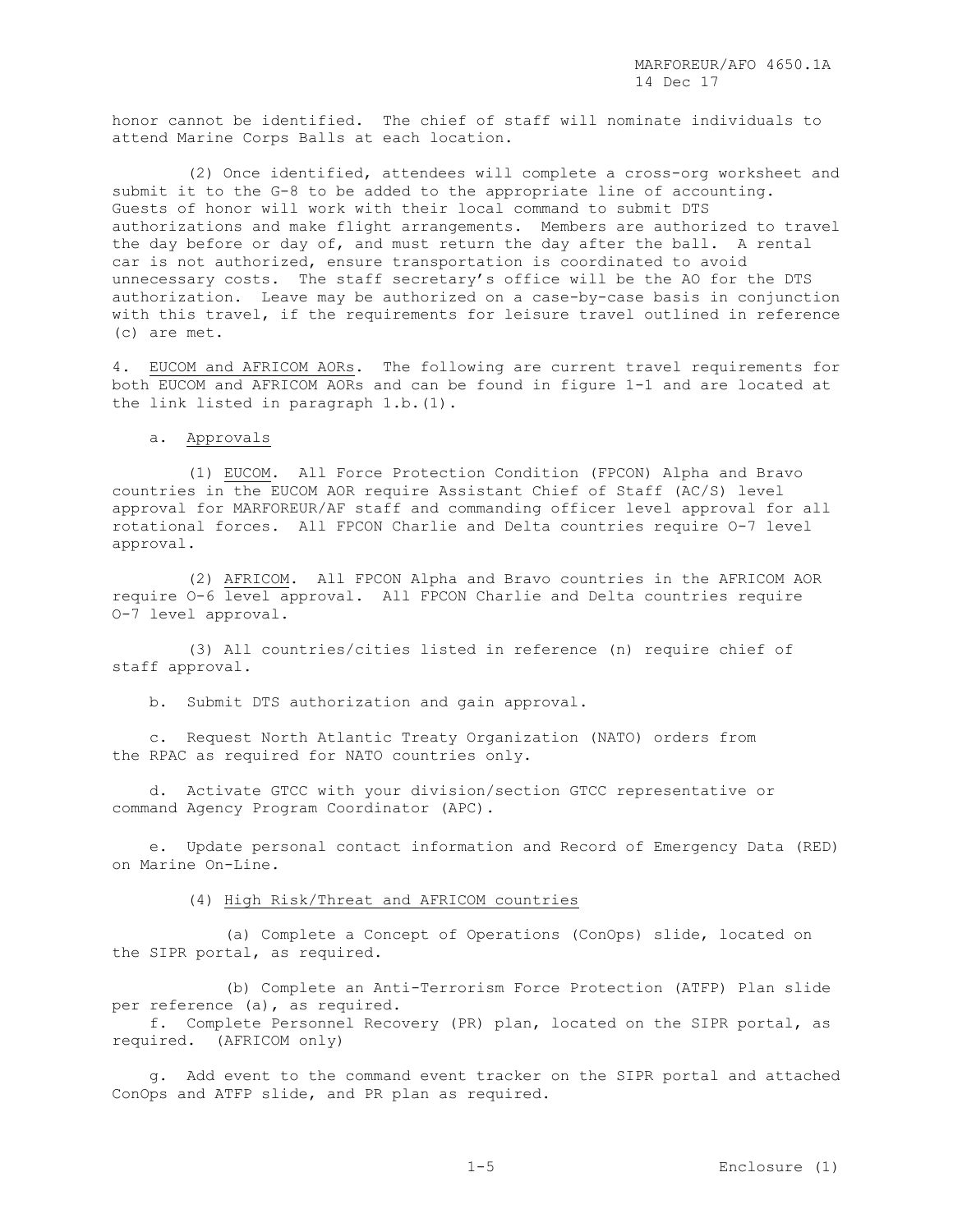h. Ensure ConOps, ATFP plan and PR plan are tagged to the interactive country page when uploaded on the portal.

 i. Reserve and check out required Friendly Force Tracker (FFT) in FFT reservation system (AFRICOM only).

 j. Review the weapons waiver policy. If required, submit a weapons waiver, if approved you will not be required to deploy with a weapon per reference (b).

 k. To confirm any specific country requirements, e.g., aircraft and personnel automated clearance system submissions, status of force agreement waiver, official passport, etc., refer to reference (c) located at NIPR: https://www.fcg.pentagon.mil/fcg.cfm.

 l. Register on the smart traveler enrollment program service at NIPR: https://step.state.gov/step/.

 m. Ensure Isolated Personnel Report (ISOPREP) is current. This resides on the SIPR in the PR Management System.

 n. Coordinate with MARFOREUR/AF Health Service or your medical aid station to ensure all medical requirements are met (AFRICOM only).

 o. All personnel who are Sensitive Compartmented Information (SCI) eligible will require a briefing from the G-2 on the foreign intelligence and security service threat in their destination country(s) prior to any normal or special liberty travel outside of Germany.

 p. All personnel approved for travel into a foreign country will notify the respective unit command center upon departure, arrival to destination, and upon return via FFT, E-Mail or phone call. Additionally, the senior member is required to submit personnel accountability to their respective unit command center no later than 0800 Central European Time daily, e.g., Major Smith reports one Marine officer, two Marine enlisted, three civilians accounted for.

 q. All personnel are required to submit DTS vouchers within five business days of the completion of their official travel, per reference (d).

### 5. Exceptions to Policy

 a. Both AFRICOM and EUCOM are dynamic environments and the travel requirement may change. These country specific changes are captured on the official travel page on both NIPR and SIPR.

 b. For official travel to a base where U.S. Forces are stationed, e.g., Moron Air Force Base, Naval Air Station Sigonella, Mihail Kogălniceanu, or Naval Station Rota, the base ATFP plan will serve as your plan. Annotate this on your ConOps slide. It is the responsibility of the senior traveler to coordinate with their host to receive a brief on localized threat and ATFP requirements for all travelers prior to or just after arrival.

 c. For exercise related travel, the exercise confirmation brief and ATFP plan will serve as the ConOps and ATFP plan.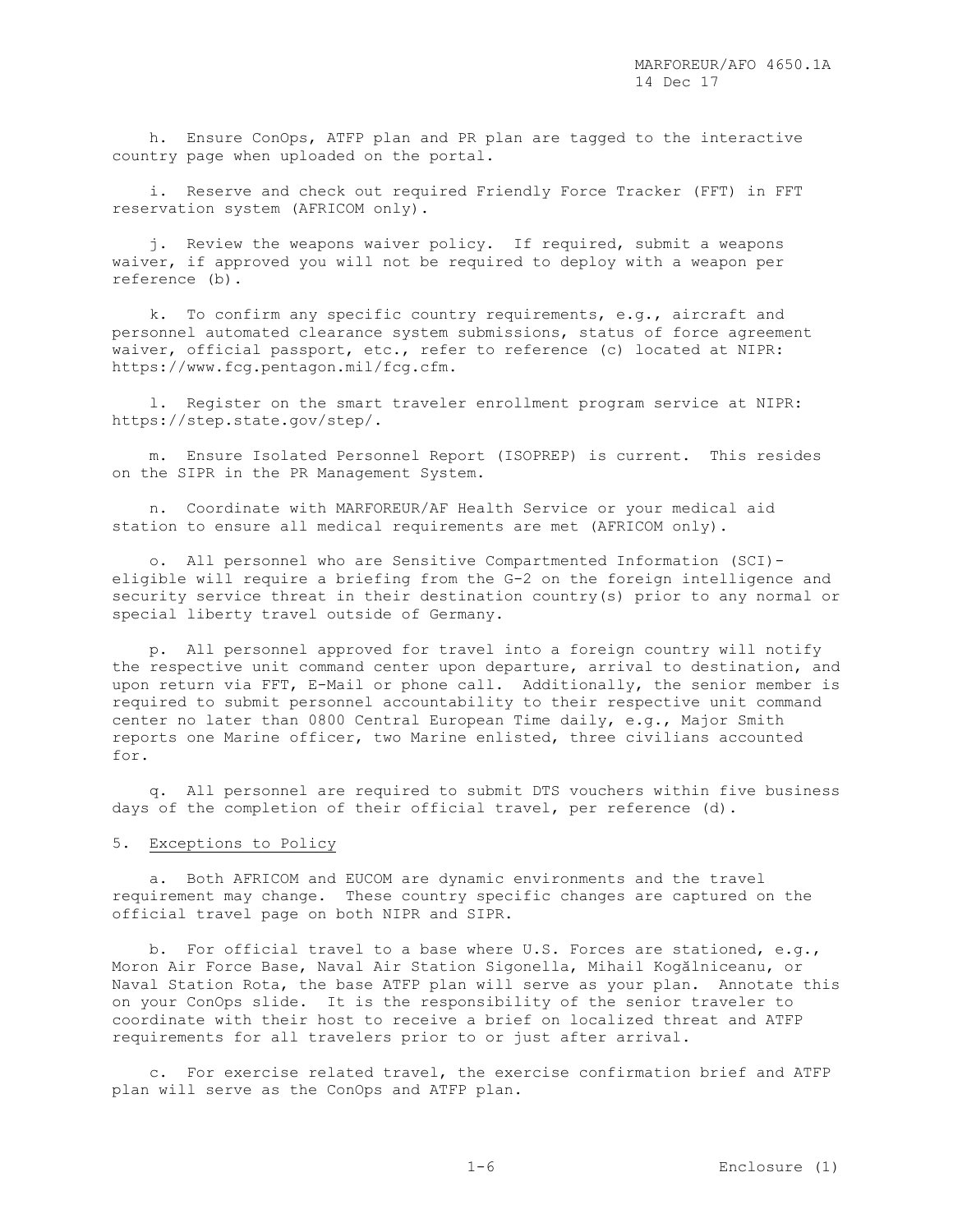d. Any additional exceptions to policy must be approved by the MARFOREUR/AF G-3.

### 6. TAD

 a. Prior to Departure. All personnel going TAD/deployment must report to the RPAC TAD section and complete the TAD/deployment requirements prior to departure. Personnel must bring a copy of their flight itinerary.

 b. Upon Return. Personnel will be notified if they are required to return to the RPAC for a post-TAD/deployment audit. Please ensure that a copy of your detaching endorsement and flight itinerary are provided as source documents.

 c. TAD over 45 Days. All TAD that is over 45 days in length will require partial payments to be paid every 30 days. DTS authorizations which are over 45 days will have Scheduled Partial Payments selected from the additional options tab. This will ensure that a payment is made to the traveler and GTCC every 30 days. The payment includes all per diem and expenses with an effective date during the 30 day period. When creating the authorization, careful measures must be taken to ensure that lodging and other expenses are accurately included on the authorization to prevent overpayment. Travelers must ensure that any changes that occur during TAD are recorded by amending the authorization. Reserve Marines on per diem will submit their partial travel claims every 30 days ending at the end of each month.

 d. Leave in conjuntion with TAD. Travelers who are executing official travel may request Leave in Conjunction With Orders (LICWO). CTO will be used to make official and leave travel arrangements and will compare the costs of the combined LICWO trip with the Government's cost for official TAD only. The traveler will be reimbursed up to the Government fare on the travel voucher. Proof of the government fare will be uploaded to the voucher along with a cost constructed worksheet found by hyperlink in the authorization. CTO requires that the personal card is used to pay for LICWO flights. The leave location and dates will be entered into the travel authorization. The approving official will not approve the authorization without an approved leave request screenshot from MOL. This is to be uploaded into substantiating records. Leave days will be annotated in the authorization under per diem entitlements. Per diem will be zero for leave days.

 e. Reserve Concurrent Temporary Additional Duty (TAD). Mobilized reserve travelers who are on orders drawing per diem must use the funding on their mobilization orders to fund any concurrent TAD. An exception to this is for foreign military engagements which are under a specific United States Code Title 22 funding. These engagements must be funded by the Title 22 funds and cannot be funded with Marine Corps money. Reserve Marines are authorized to use DTS to process these claims when the funding is available in DTS. The concurrent TAD must be included with the monthly partial and the DTS payment voucher must be included in the substantiating records to ensure that payment of per diem is not duplicated. First and last day of concurrent TAD will be "In Place" on the Per Diem Entitlements screen to pay 100 percent per diem. The last day must be paid at the host TAD site rate. A difference in per diem may be included in the Expenses tab.

 f. All personnel outside of the Stuttgart, Germany AOR shall ensure the RPAC TAD section is notified. Submit a copy of your travel orders and flight itinerary to the RPAC at E-Mail: MARFOREUR/AFG1RPAC@usmc.mil.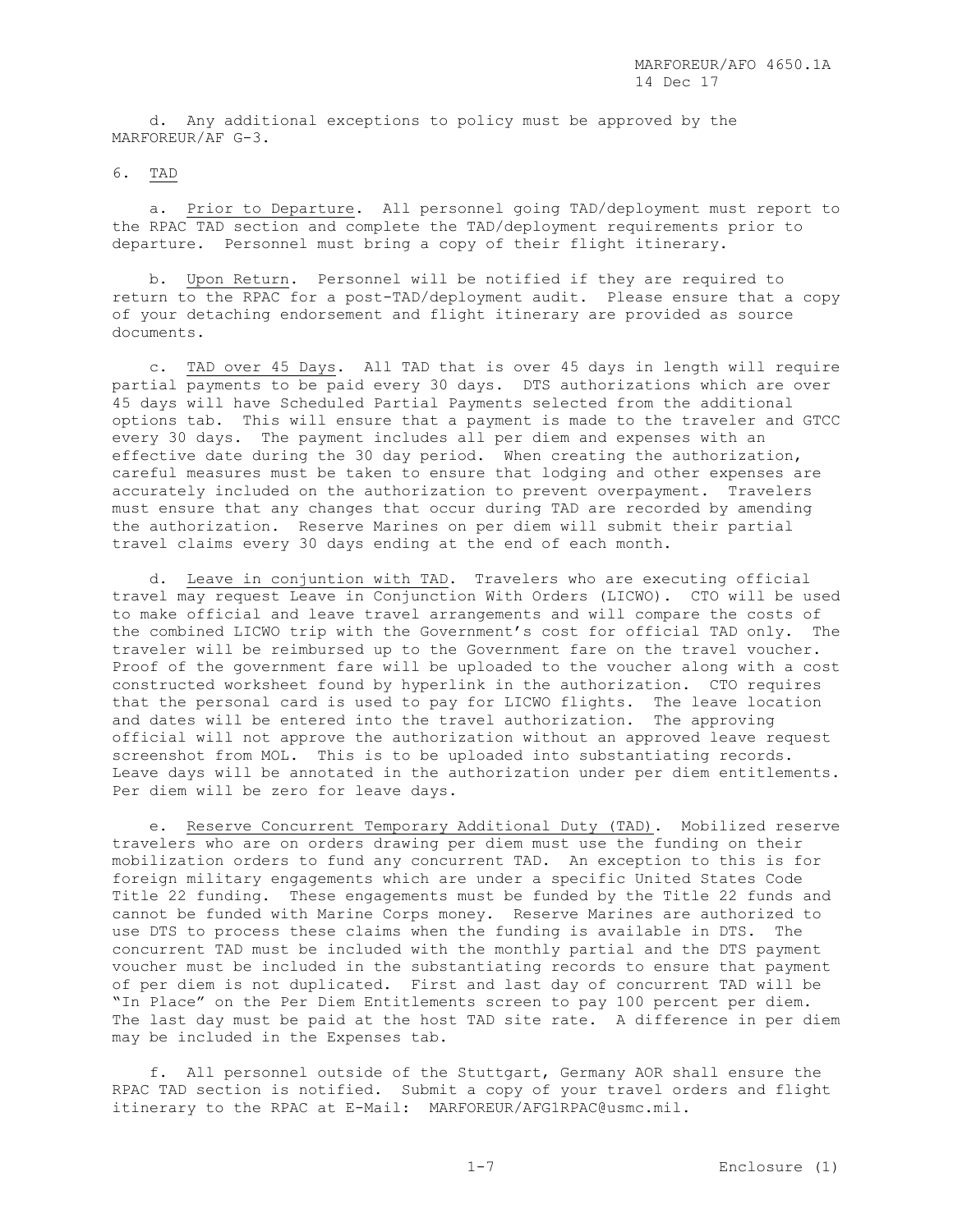g. Uniformed personnel traveling to NATO countries will be issued NATO orders. Traveler information, travel orders, and itinerary are required.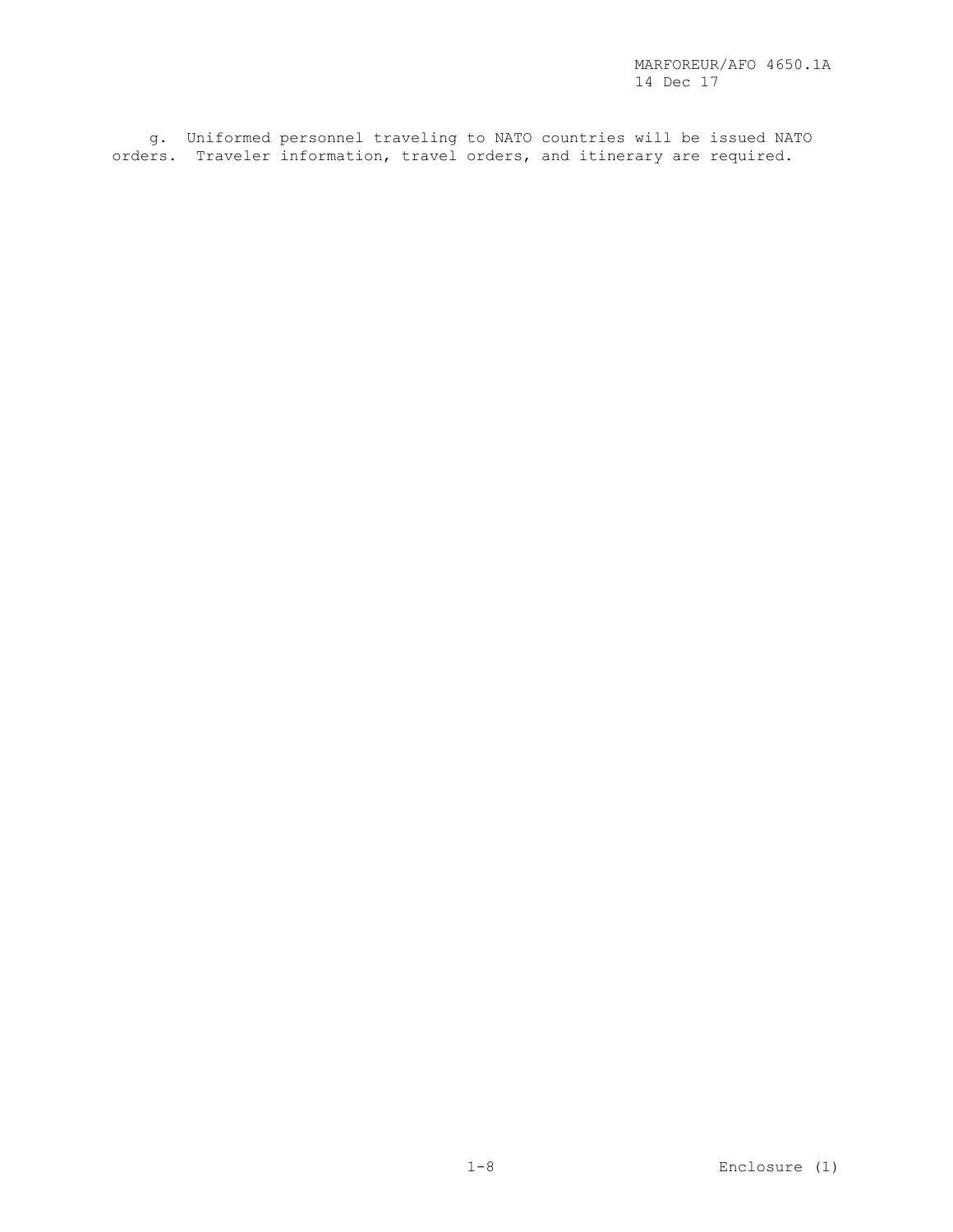## Chapter 2

#### Defense Travel System

1. Purpose. The purpose of this Chapter is to provide a MARFOREUR/AF policy regarding travel administration and reimbursement using the DTS. DTS is used only for official travel when there is no other means to successfully accomplish the mission. When traveling on official business, travelers will exercise the same care in incurring expenses that a prudent person would if traveling at personal expense. Circuitous routes and delay for personal reasons must be authorized in regulation, justified, and approved by the approving official and will not incur extra expenses to the government. Luxury accommodations and services unnecessary in the performance of official business will not be approved. Expenses incurred solely for personal preference or conveniences are not reimbursable. This Chapter ensures safeguards are in place to guard against fraud, waste and abuse.

2. Applicability. This Order is applicable to all MARFOREUR/AF personnel and all rotational units under the administrative and/or operational control of MARFOREUR/AF. This Order covers routine temporary duty and does not cover unit movements in which forces are moved to complete operational actions in high or low intensity exercises. DTS applies to the following:

 a. Military personnel on active duty will use DTS for all TAD official travel in accordance with reference (e).

 b. In accordance with reference (k), reserve personnel on permanent change of station orders will use DTS for TAD travel. Reservists who are on Active Duty Operational Support (ADOS) per diem orders for less than 180 days will not use DTS for official travel, they must contact the RLO in order to have a DD Form 1610 created in order to travel. Reservists who are on ADOS per diem orders for 181 days or more will use DTS for TAD travel.

 c. Government civilian employees will use DTS for official travel and can perform any administrative role within DTS.

 d. Dependents of military members must use DTS to process official travel. The dependent's information will be uploaded into the authorization created with the sponsor's DTS profile. If a dependent has a separate DTS profile and GTCC account, i.e., government employee, that profile will be used instead.

 e. Government contractors are not authorized to use DTS for official travel under any circumstance and cannot approve DTS travel documents. They may be reviewers.

 f. Foreign military members who are assigned to the personnel exchange program and have a memorandum of understanding stating the traveler will follow MARFOREUR/AF travel regulations, are authorized to utilize DTS for official travel. Foreign military members travel will be paid for with the unit's Centrally Billed Account (CBA).

### 3. Commercial Ticketing Office (CTO)

 a. Travelers must make all official travel and transportation arrangements through the local CTO. The CTO for MARFOREUR/AF Headquarters is: Carlson Wagonlit Travel, Patch Barracks, Building 2307, Rooms 215 and 216,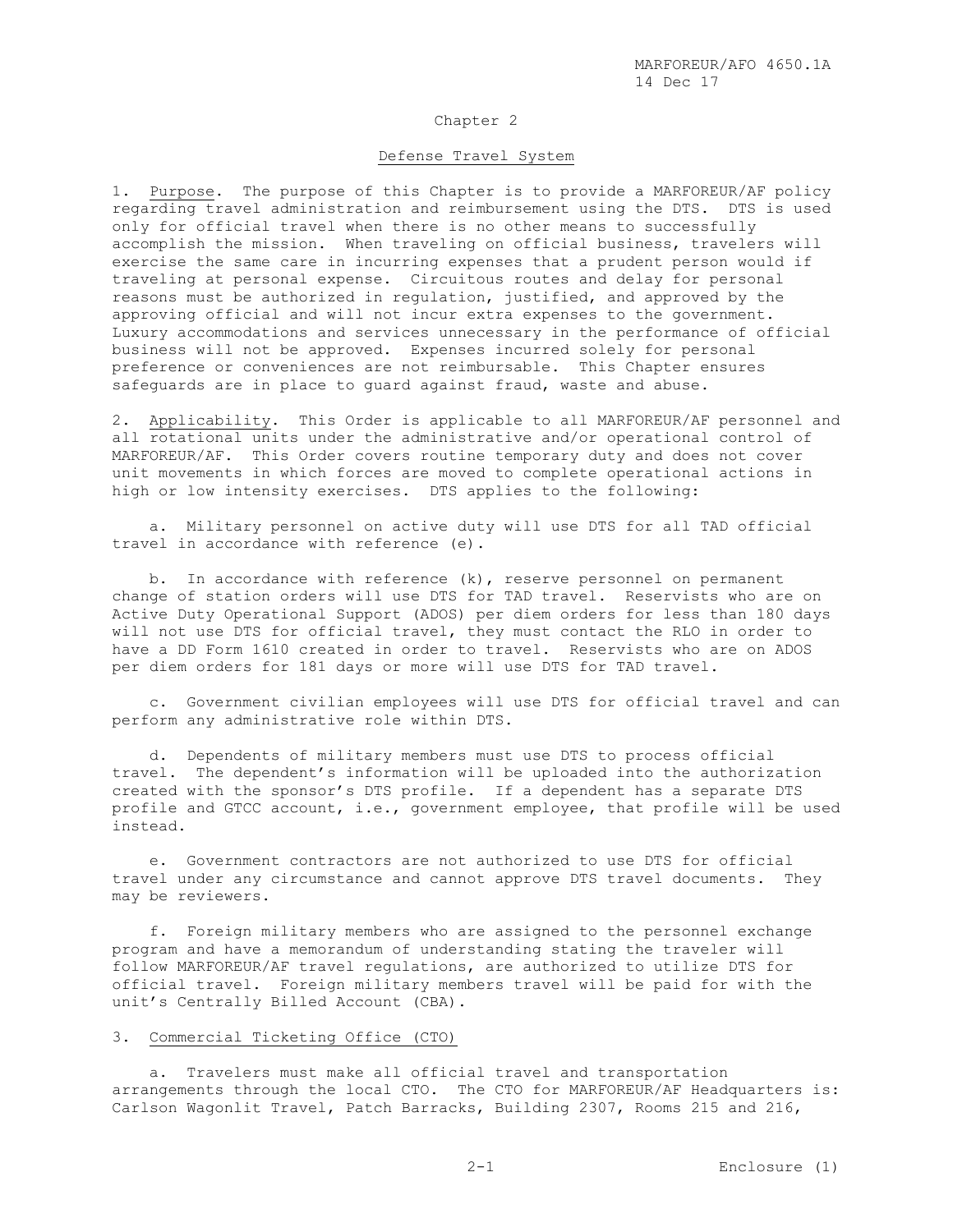comm: 0711-656-9240 or DSN: (314) 430-2106/2107, E-Mail: stuttgartcto@cwtsatotravel.com. For after hours assistance, the traveler may call toll free: +1 (866) 422-9428 or collect: +1 (210) 877-3357. Only under extreme circumstances may the traveler make travel arrangements outside of CTO and must be authorized and justified by the approving official.

 b. Travelers requiring itinerary changes while in a travel status will contact their CTO to make reservation adjustments. Upon completion of travel, the traveler must report unused tickets or partially used tickets to the CTO within 24 hours of returning from TAD. Travelers should be aware that all changes to their itinerary are subject to approval by their approving official. Costs incurred that are not approved will be the traveler's responsibility.

 c. All MARFOREUR/AF travelers must use the GTCC individual billed account for all official travel expenses in accordance with reference (f). The CBA may be used to cover travel expenses in certain circumstances. Advances are not authorized.

#### 4. Airfare

 a. All airline tickets will be purchased through the CTO and will be paid for using the GTCC. Personnel traveling within the African Continent may use the local Embassy for their travel arrangements as required. Travelers are not authorized to purchase airfare for a group or any traveler besides themselves per references (e), (g) and (h).

 b. Each airline has their own flight cancellation policy. It is best practice to have orders approved within 48 business hours of booking a reservation through DTS to prevent flights from being cancelled. When flight requests are made outside of DTS, the traveler must E-Mail approved orders, with flight cost manually included, to the CTO office within 24 hours to prevent the flight reservation from being cancelled.

 c. All reservations made outside of DTS must be added to the authorization under "Travel, Other Transportation." Then select "Commercial Air (Individual Bill)" as the type of payment. The cost of the ticket will be entered in U.S. dollars. The CTO fee must be listed separately from the cost of the airline ticket. The CTO fee will be entered in U.S. dollars and will be posted to DTS under "Travel, Other Transportation, CTO Fee (Individual Bill)." Travelers must upload a copy of the CTO issued itinerary showing the travel costs as a substantiating record.

 d. Once orders are approved CTO will purchase the flights with the GTCC card associated with traveler's DTS profile. After the flight is ticketed, CTO will E-Mail the E-Ticket, including the price of the flight, to the E-Mail address provided in the DTS profile. The E-Ticket will be used by the traveler to check-in for the flight and is required as a substantiating record to the travel voucher.

 e. All travel within 24 hours is to be booked outside of DTS by calling CTO directly per reference (i). Approved orders will be E-Mailed to CTO for ticketing.

 f. Travelers will use restricted airfare whenever feasible. Restricted airfare is best used when the dates of travel are well established and not expected to change. Travelers are encouraged to review the restricted airfare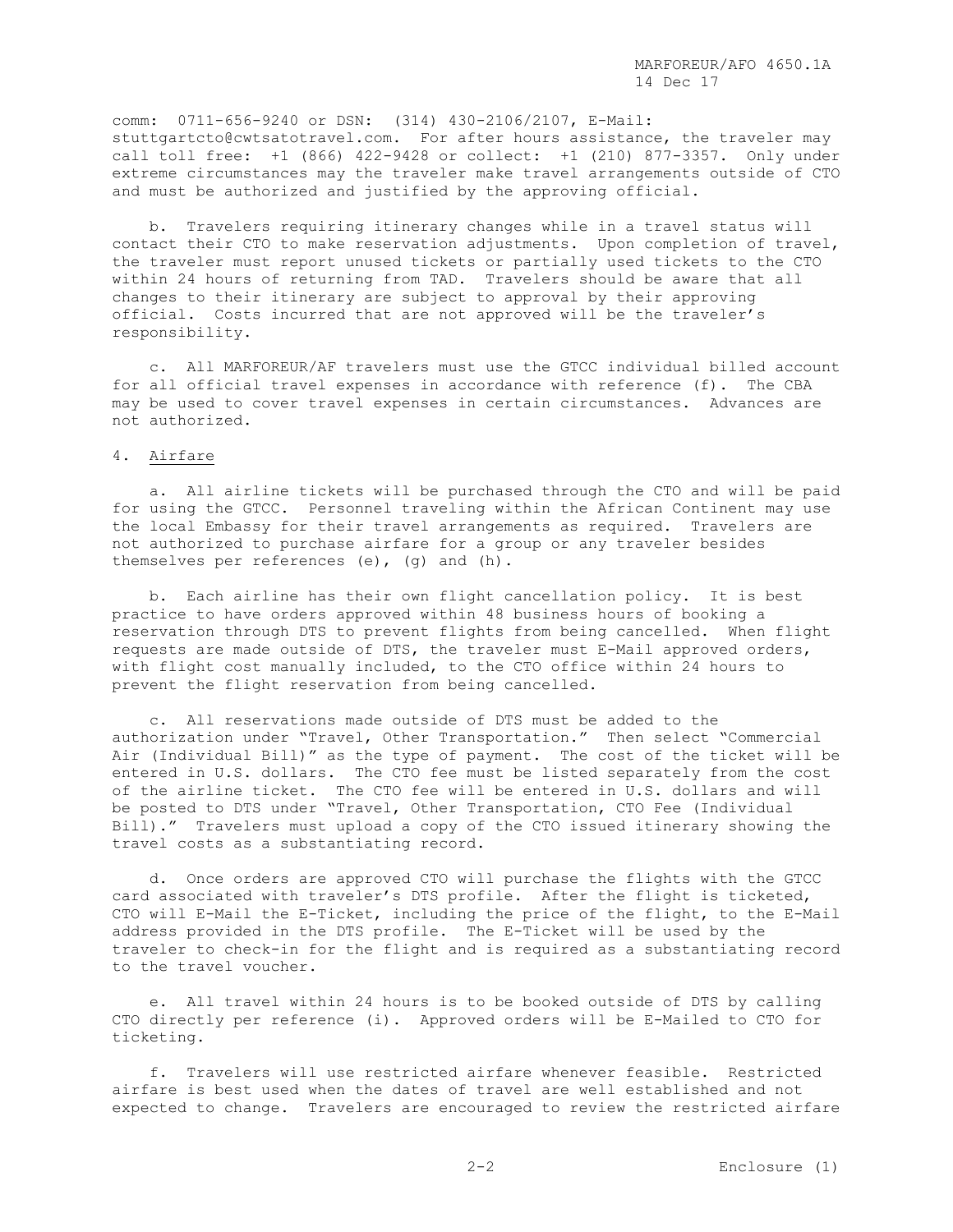checklist, reference (e), when deciding if a restricted airfare is more advantageous. If a travel date changes and requires a ticket change, there will be additional costs that will need to be authorized by the approving official.

g. Premium class travel is not authorized.

 h. Airport terminal parking fees are a reimbursable expense, however, the fee cannot exceed the cost of a round-trip taxi fare from workplace or home to the airport.

### 5. Rental Car

 a. Rental car reservations will be made through DTS or by contacting the CTO directly. Personnel on the African Continent may use the local Embassy for travel arrangements.

 b. The lowest cost rental service that is available must be selected. Travelers and approving officials must provide adequate justification for selecting other than a compact sized rental car.

 c. Global Positioning System is an authorized expense and can be added to the rental car reservation as an option, only if the approving official authorizes the cost.

d. Pre-paid fuel for rental vehicle is not authorized.

 e. Fuel expenses without an authorized rental vehicle will not be reimbursed.

#### 6. Lodging

 a. DoD travelers are required to make commercial lodging arrangements through DTS, unless there is an exception. Exceptions include; DTS locations that are not suitable due to mission requirements, security concerns, or if lodging is arranged on a weekly or monthly basis due to long term TAD.

 b. Service members who are TAD to a military base are required to stay in government lodging at that location if it is available. Not all government lodging facilities are available to book through DTS and may require the traveler to call directly or use www.dodlodging.net to book on base lodging. If on base government lodging is not available, the traveler must obtain a statement of non-availability and attach it to their voucher as substantiating documentation. Civilian employees are encouraged to check for government lodging availability when TAD to a military base.

 c. If DTS does not show lodging for TAD location, the traveler is directed to contact CTO to book privatized or DoD preferred commercial lodging.

 d. Travelers performing TAD for more than 30 days in one location will receive flat rate per diem. All TAD at one location more than 180 days must be approved by Headquarters Marine Corps (MMIB-3). Travelers must stay in government lodging if available and are limited to the reimbursement of the government lodging cost. Lodging receipts are required for voucher processing. If lodging is procured off base, the traveler will be reimbursed the flat rate lodging amount.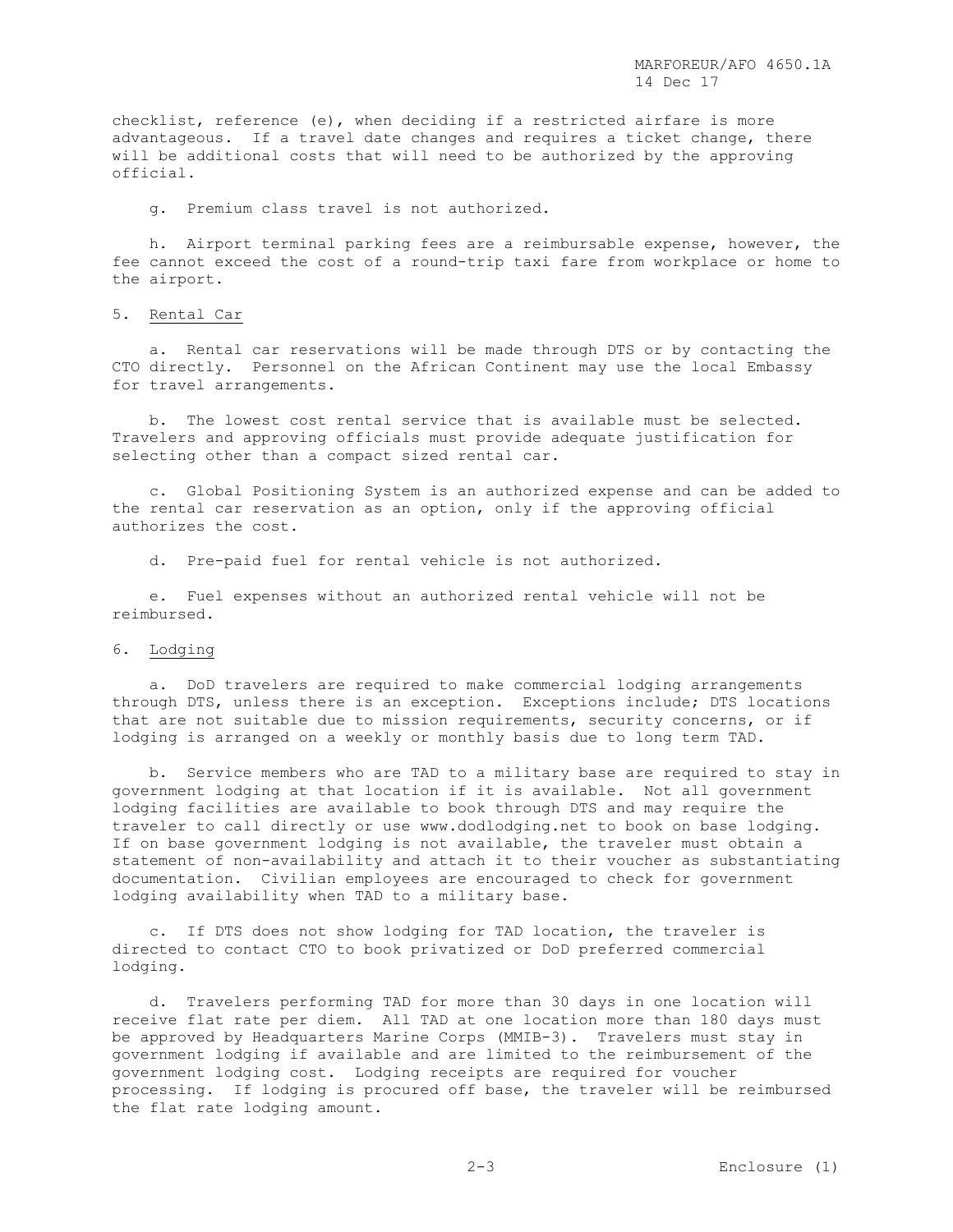(1) TAD duration over 31 days: day 1 through day 180 will be reimbursed at the reduced locality rate of 75 percent of lodging and per diem.

 (2) TAD duration over 181 days: all days will be reimbursed at the reduced locality rate of 55 percent of lodging and per diem.

 e. An actual expense allowance allows a traveler to be reimbursed, in unusual circumstances, for actual and necessary expenses that exceed the maximum locality per diem rate. All actual expense requests must be approved prior to the travelers incurring travel expenses. The traveler and approving official must include justifying comments as to why the expense is over the locality rate. Traveler will be limited to locality rate if there is not an approved actual expense allowance.

7. Per Diem. Per diem rates are based on the TAD location, not the lodging facility location.

 a. Approving official will determine what per diem rate is appropriate for travel based off of meals provided and military chow hall availability. If TAD to a U.S. Military installation, use of government mess is directed.

 (1) Full rate. Used when no meals are provided and no chow hall is available.

 (2) Proportional Rate. Applies when one or two meals are provided by the government at no cost. Can also be directed by the approving official when two meals are available at the military chow hall.

 (3) Government Meal Rate. Applies when a military chow hall is available for every meal at cost.

 (4) No Per Diem. Applies when all meals are provided by the government at no cost to the traveler.

 (5) Special Rate. Special rate should never be utilized to circumvent any of the proper functions available in DTS. Special rate is required for flat rate per diem.

 b. Not all provided meals must be claimed. In order to be a "provided" meal, it must have been an extra cost borne by the government. Examples of non-deductible meals are:

 (1) Inclusive meals provided at no cost to the government are not deducted from per diem unless it was a contracted rate through the government which resulted in a higher cost than the normal hotel price.

(2) Meals provided by a transportation carrier, i.e., in-flight meals.

 (3) Any complimentary meals offered by individuals or non-government organizations.

8. Incidentals. Expenditures defined in reference (e) as "incidental expenses" are reimbursed at a defined rate, as part of the per diem allowance. Incidental expenses are a separate category of reimbursement from "miscellaneous reimbursable expenses." The following list of standard incidental expenses applies to all travelers: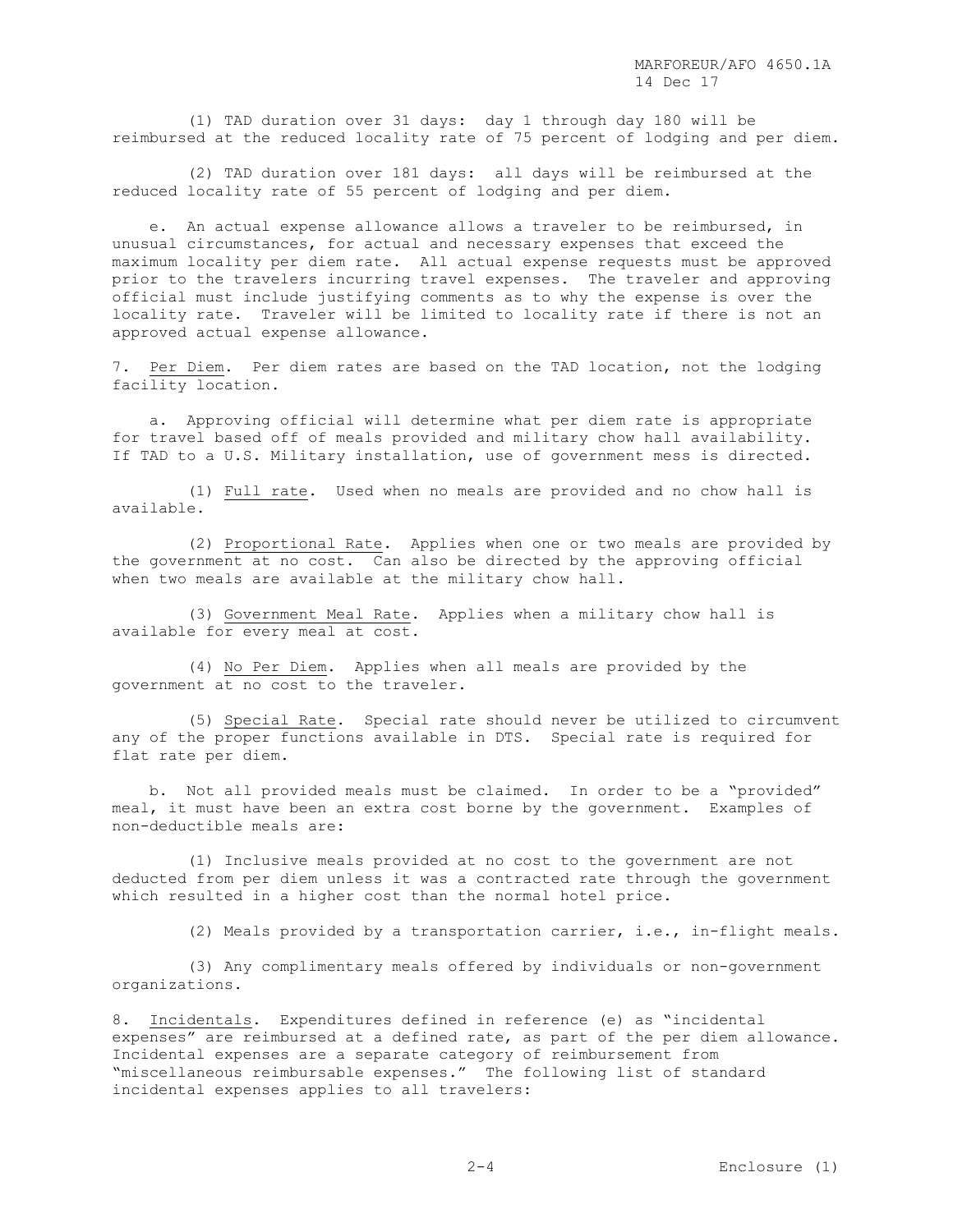a. Fees and tips paid to hotel employees, porters, baggage carriers, and flight attendants for all official domestic and foreign travel.

 b. Laundry, dry cleaning, and pressing of clothing only while outside CONUS.

 c. Tax and service charges, other than vendor surcharges for using a credit card, for any of the expenses listed in this paragraph.

d. Expenses related to lodging that are listed in the room account.

 e. Transportation tips for courtesy transportation (for example, an airport shuttle).

9. Receipts. Receipts are required to be uploaded into DTS as supporting documentation for all transportation expenses (airfare and rental cars) and for all lodging regardless of cost. In addition, any single expense exceeding 75 dollars also requires a receipt. A receipt must show the vendor's name and address, when specific services rendered, when articles were purchased and the unit price. Approving officials may request additional receipts as necessary.

 a. Itemized receipts are required for lodging, rental vehicles and transportation. This includes all the above information, but also includes:

(1) Inclusive dates.

 (2) Itemized breakdown of costs included in total billing, i.e., room service, phone calls, room cost, taxes, etc.

(3) Zero balance due or positive proof of payment.

 (4) Transportation receipts must include travel dates, all locations and final charge.

 b. Receipts must match what was charged to the GTCC statement. The GTCC statement will not be used as receipt.

 c. Statement in Lieu of Receipt. When a receipt is not available due to being lost or destroyed, the traveler may submit a statement in lieu of receipt. All efforts to locate the receipt must be exhausted. The approving official will validate that the receipt cannot be obtained and can deny the statement for any reason. A statement in lieu cannot be used for airfare, rental car, or lodging expenses except for extreme circumstances where the facility does not have modern technology to produce a receipt. When a receipt provided by the vendor includes some, but not all the required information, a statement in lieu may be submitted to include the missing information.

 d. All receipts in a foreign language require a completed statement in lieu of receipt to be considered valid.

e. Conversion Rates. Travelers are required to provide conversion rates for any expense incurred in a foreign currency. The conversion rate will be for the date that the expense was paid for. The following methods are authorized to provide conversion rates in the order they should be utilized.

 (1) GTCC statement is the best way to provide the conversion rate as it will show the exact amount incurred for the expense in U.S. dollars.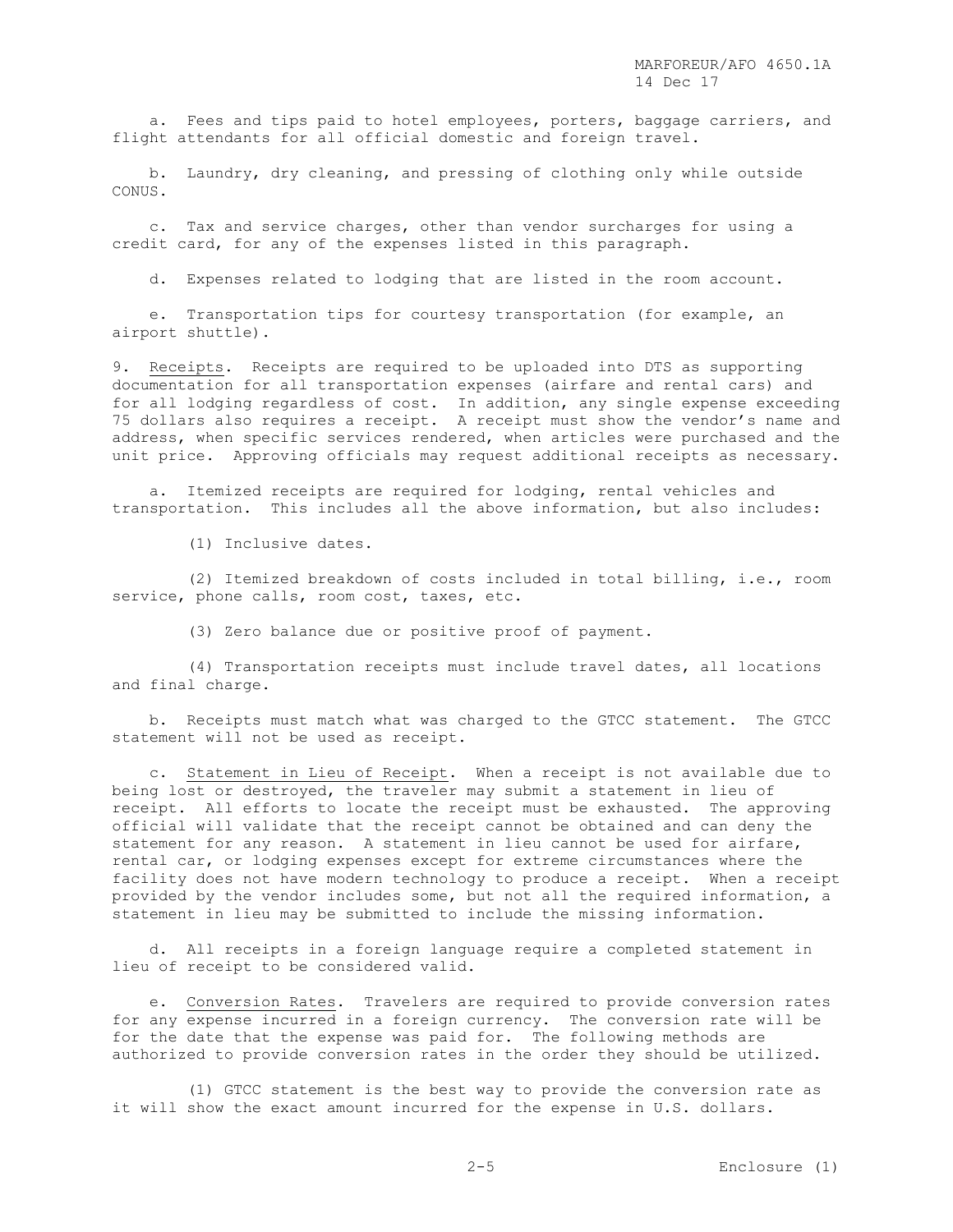(2) The only authorized for foreign currency conversion is NIPR: www.oanda.com. Use the date the transaction was made for the date of conversion.

10. Constructed Travel Worksheet. A constructed travel worksheet is required when a traveler elects to use a transportation mode other than the directed/authorized transportation mode and for alternate travel locations. In most cases, the authorized transportation mode is commercial airfare. A travel worksheet is not required when travel is less than 400 miles (800 miles round trip).

11. Document Processing Timeline DTS. Timelines for authorization submission are established to ensure approved arrangements are made prior to the mission being executed. Voucher submission requirements ensure payment is generated to pay the traveler and GTCC balance before account is delinquent.

 a. Travelers will submit authorizations 10 days prior to the start date of travel to allow ample time for document routing and CTO ticketing.

 b. The approving official has two business days to take action on authorizations and vouchers awaiting approval.

 c. Travelers have five business days to submit a voucher upon completion of travel.

12. Mandatory Order Statements. Every set of orders will have mandatory statements in the remarks to direct required provisions for official travel. Statements will be indicated in the "Other Authorizations" portion of DTS. All authorizations must include, "Objective cannot be satisfactorily accomplished less expensively by correspondence, teleconferencing, web-based communication, or other appropriate means.

#### 13. Specific Authorization Statements

 a. Actual Expense for Lodging. Select "Other" "Actual Expense for Lodging authorized for <TAD location>." Approving official must approve and include name of who authorized actual expense for lodging and justify why the lodging was necessary and over the amount of lodging allowed. The approving official must include contact information along with justification.

 b. Outside CONUS Incidental Expense. Select "Other" "On base incidental rate is directed while TAD to <TAD location>."

 c. Variation of Itinerary. Select "Variations Authorized" "Variation in itinerary is authorized."

 d. Excess Baggage. Travelers will make every attempt to avoid charges for excess baggage. Authorizations for excess baggage will be scrutinized, reviewed and approved judiciously and in advance of travel. If excess baggage is authorized, select "Excess Baggage" "Excess Baggage for commercial air not to exceed \_\_\_ piece(s) or \_\_\_ pounds is authorized." The authorization/voucher must contain specific justification for excess baggage. It should be placed in "Other Authorizations" and must be approved by the approving official.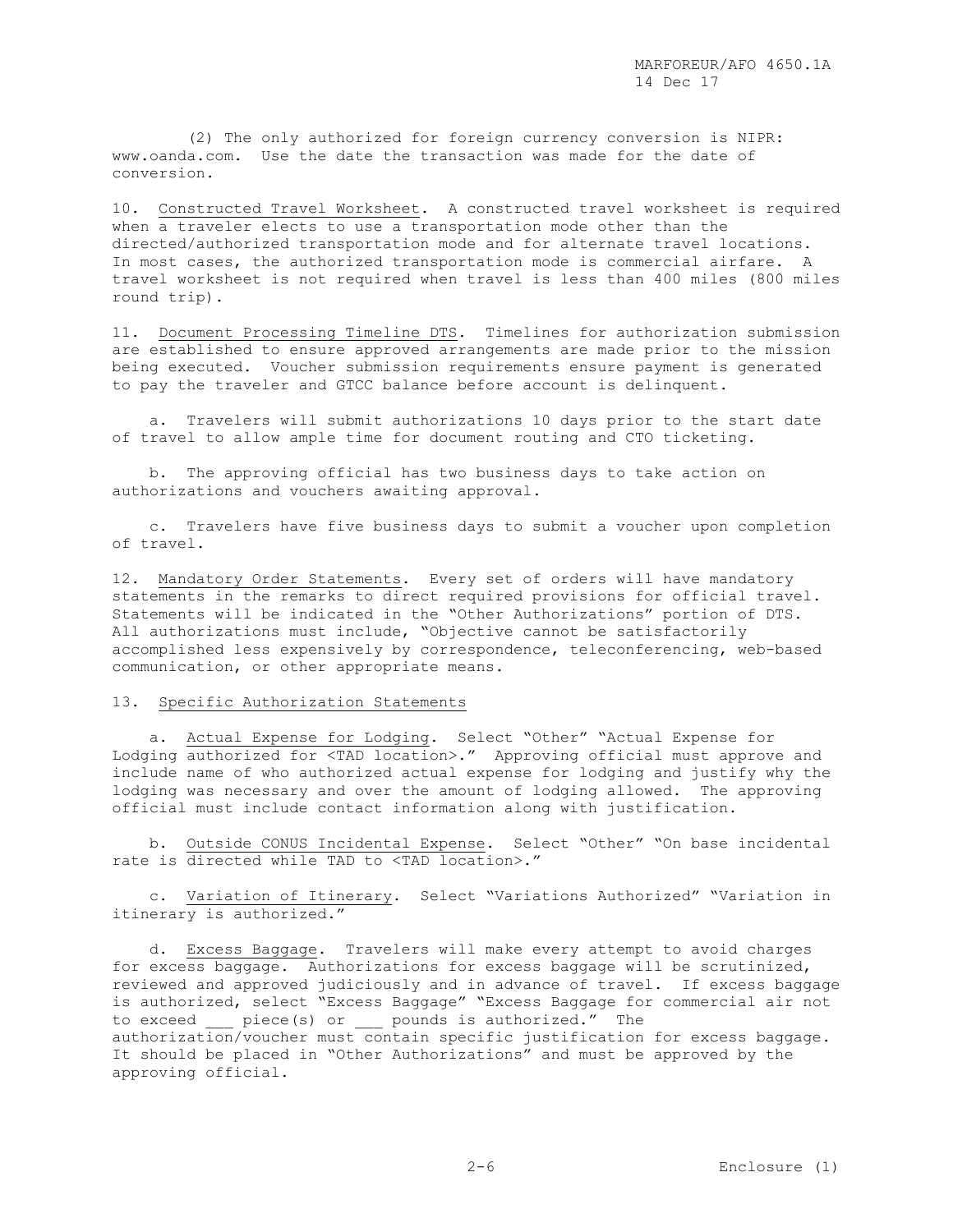e. Rental Car. Select "Other" or "Non-Compact Rental Car" "Rental car is authorized: <Mid-size/ Intermediate, Full size, Van/ Truck>." Annotate under "Other Authorizations" and include justification from traveler and approving official as to why the non-compact car was necessary for mission accomplishment.

 f. Conferences. Select "Other" "Conference/registration fee" is authorized. If a conference was attended while TAD, the traveler must include a statement stating whether or not a conference fee was incurred and if meals were provided as a part of the fee. If provided, the per diem entitlements should be properly annotated and the deduction of the meal(s) provided.

 g. Personnel Tempo (PersTempo). Select "Other" and then the appropriate "PersTempo Code" listed.

14. Paying for Other Traveler's Expenses. Travelers are responsible for their own travel expenses and reimbursement of those expenses. Lodging may only be claimed for the traveler that incurred the expense; travelers may not claim someone else's lodging (or any other expenses) on their voucher. When the lodging receipt shows two or more occupants, the traveler is required to state whether or not the room was shared with another official government traveler or a family member. If the room was shared with another official government traveler, the traveler must state whether or not the other traveler will claim lodging on their voucher. If the room was shared with a family member, the traveler may only be reimbursed the single room rate. If the receipt shows the bill was split and/or an additional charge was incurred for another occupant, then only the applicable lodging rate can be claimed by an individual traveler. The approving official can only reimburse what can be determined based off of what the lodging receipt shows and the clarification provided by the traveler.

15. DTS Degraded Functionality Procedures. The following are procedures used when DTS functionality is degraded to the point it is unusable for a long period of time. The LDTA will be notified when emergency procedures should be implemented after carefully monitoring system status with Manpower and Reserve Affairs.

 a. A manual DD Form 1610 shall be prepared by the traveler using a line of accounting provided by the comptroller. The DD Form 1610 will be approved by the same authorizing official in the routing list in DTS. The official travel bookings will still be made through the servicing CTO, i.e., air fare, rental car and hotel booking, if required.

 b. Approved DD Form 1610 and GTCC information will be forwarded to the CTO for ticketing of reservations.

 c. As soon as system status is functional, the authorization will be entered into DTS and routed for approval in order to process the voucher.

#### 16. Online Resources

 a. DTS Website. Used to process official travel, located at NIPR: http://www.defensetravel.osd.mil/dts/site/index.jsp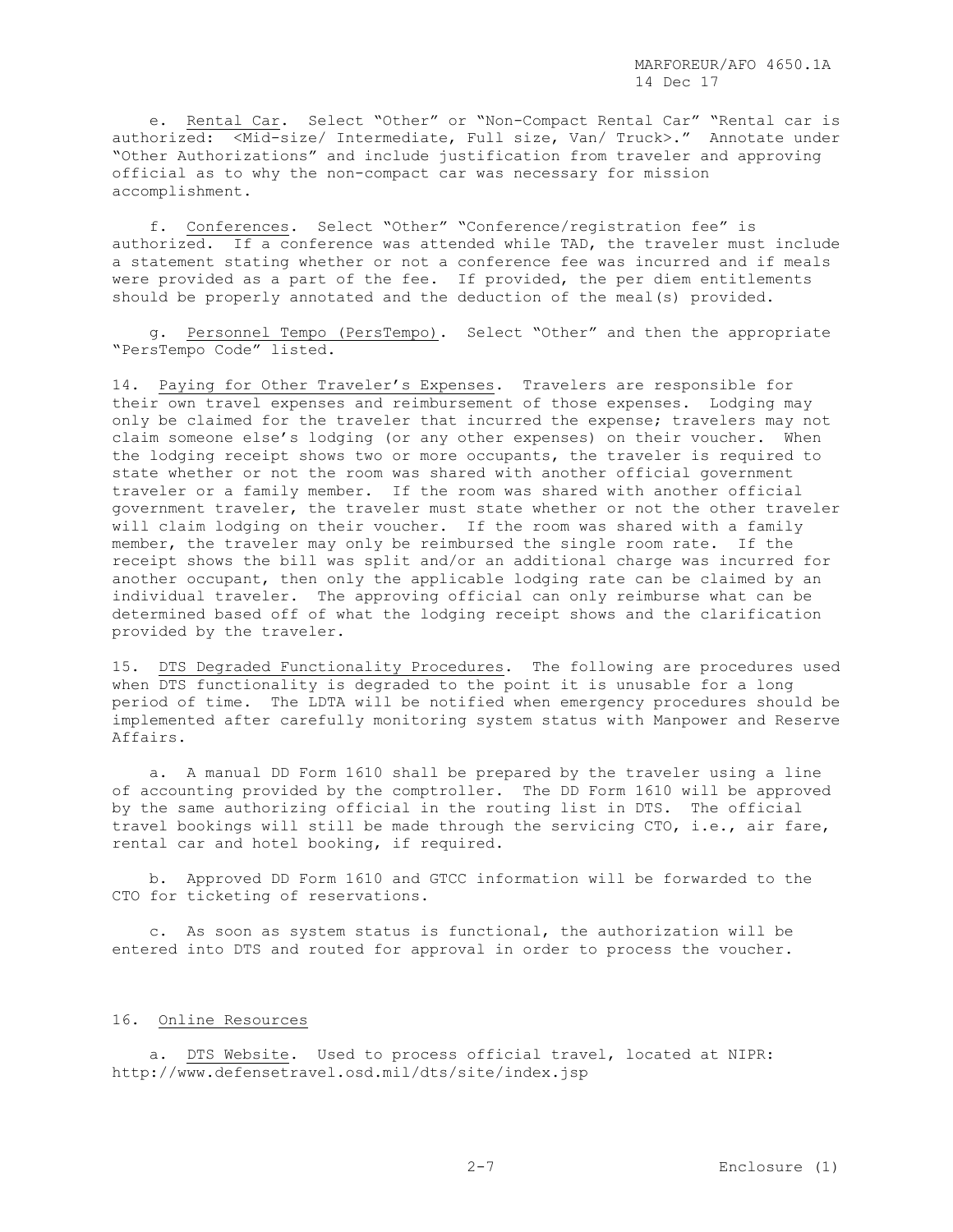b. Defense Travel Management Office Website. Has resources for travel to include regulations and policies as well as rates lookup, located at NIPR: http://www.defensetravel.dod.mil/

 c. Travel Explorer (TRAX)/Passport. All DTS users will register an account with TRAX located at NIPR: https://www.defensetravel.dod.mil/Passport/. The site offers training in the form of Marine Net-style classes, distance learning with instructors and demos. The knowledge center offers a useful search engine to find answers to specific inquiries.

 (1) All travelers will complete "DTS (Basic) – About DTS." Annual training certificate is required prior to being joined in DTS organization.

 (2) All GTCC holders will complete "Programs and Policies – Travel Card Program (Travel Card 101)." Annual training certificate is required prior to being joined in GTCC hierarchy.

 (3) All LDTAs, Organizational Defense Travel Administrators (ODTA), finance defense travel administrators, reviewing official, approving official, non-defense travel system entry agents, and debt management monitors will complete mandatory training per references (d) and (j).

#### 17. DTS Helpdesk

 a. Tier I. Section reviewing officials/approving officials are the Tier I support for DTS. Any required assistance with DTS will be routed through the section reviewing officials/approving officials before contacting the Tier II help desk.

b. Tier II. The ODTA/LDTA will assist section reviewing officials/approving official in their absence and in cases that the section approving official/reviewing officials cannot solve. LDTA/ODTAs will conduct training and manage profile maintenance as well as run required reports to ensure DTS operates efficiently.

 c. Tier III. The Travel Assistance Center (TAC) has 24/7 support. During normal business hours only the helpdesk or LDTA/ODTAs should contact the TAC. A trouble ticket can also be submitted on the TRAX webpage for DTS travel related assistance.

 d. CTO Assistance. Carlson Wagonlit Travel is the local servicing CTO and can be reached by E-Mail: [stuttgartcwt@satotravel.com,](mailto:StuttgartCWT@satotravel.com) Comm: 99-07-11- 656-9240, DSN: (314) 430-2106/2107 and/or Emergency Line Comm: (866) 422- 9428.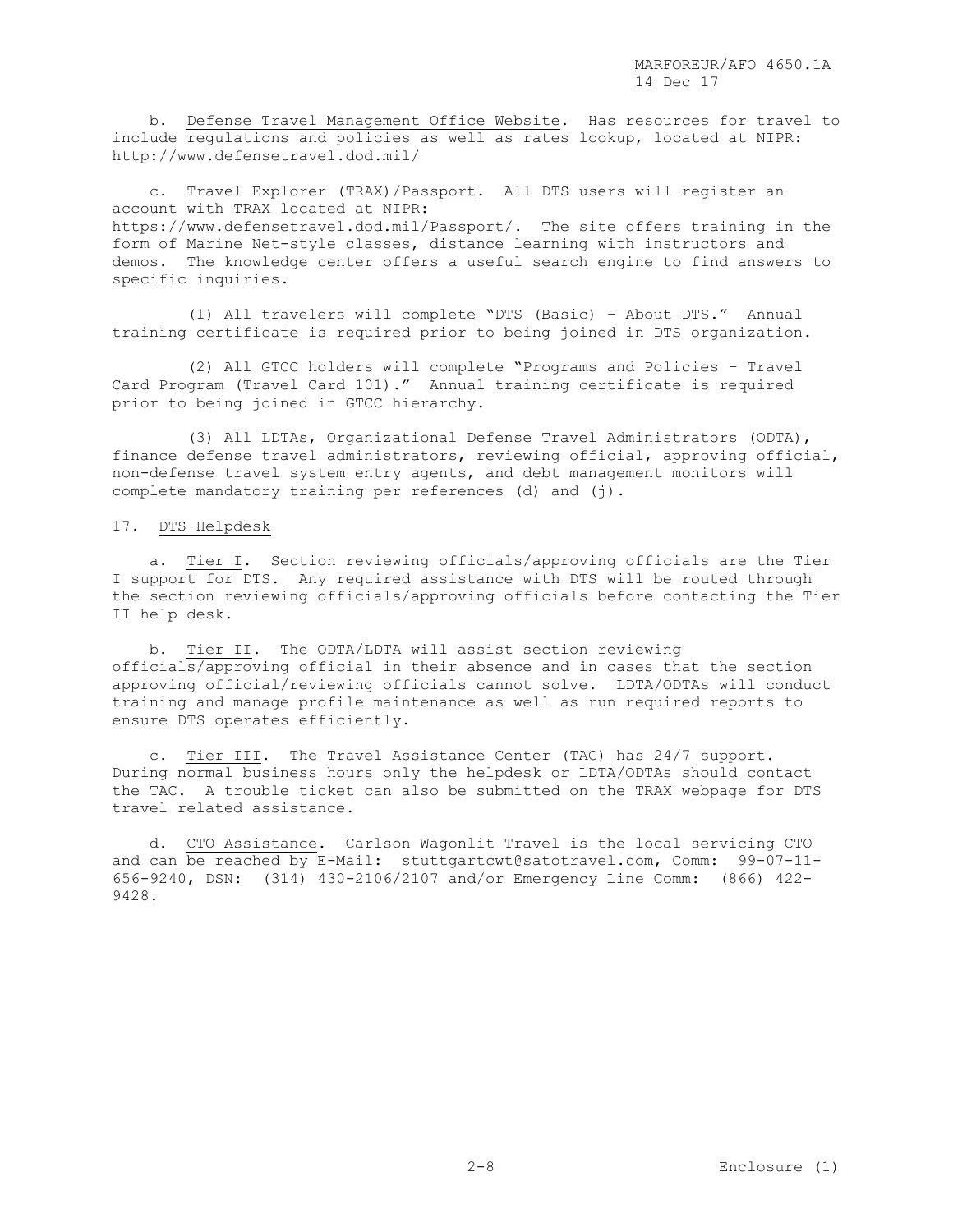### Chapter 3

#### Government Travel Charge Card Program

1. Purpose. The purpose of this chapter is to provide MARFOREUR/AF policy regarding the GTCC administration and responsibility. The GTCC program was implemented to provide a more efficient means of paying for official travel related expenses for government personnel.

2. Applicability. The information contained in this Order is applicable to all MARFOREUR/AF personnel and all rotational units under the administrative and/or operational control of MARFOREUR/AF.

3. Policy. The GTCC will be used for all official travel related costs. Reference (l) refers to the issuance of GTCC for reserve component personnel.

4. Responsibility. The G-8 APC maintains oversite and management of the GTCC program. Each section is responsible for maintaining and managing their Each section is responsible for maintaining and managing their respective GTCC program with guidance from the G-8.

a. APC Responsibility

(1) Manage the entire command GTCC program.

(2) Maintain appointment letters on file for all GTCC APCs.

 (3) Train newly appointed GTCC APCs individually or arrange training for groups.

 (4) Send out GTCC program updates, policy, and procedure changes, and newsletters as they are required.

 (5) Provide monthly list of command wide delinquent accounts to comptroller and supervisors of delinquent account holders.

(6) Pull and reconcile required monthly reports.

 (7) Approve requests for increases to credit card and cash advance limits. APC has authority to increase credit limits up to 15,000 dollars and cash advance limits can be raised to 4,000 dollars with justification. Headquarters Marine Corps can raise credit limits to 25,000 dollars.

 (8) Responsible for the check in and check out process and maintain the GTCC travel card 101 training certificate and GTCC statement of understanding required for the cardholder's account to be transferred into MARFOREUR/AF hierarchy.

 (9) Serve as liaison between MARFOREUR/AF and Headquarters Marine Corps Hierarchy Level 2 APC.

# b. AC/S Responsibility

 (1) Appoint in writing a primary and an alternate coordinator to manage the GTCC program within section. It is recommended that the GTCC coordinator and the approving official are the same people in order to accurately split disburse the voucher payment to cover the GTCC amount due.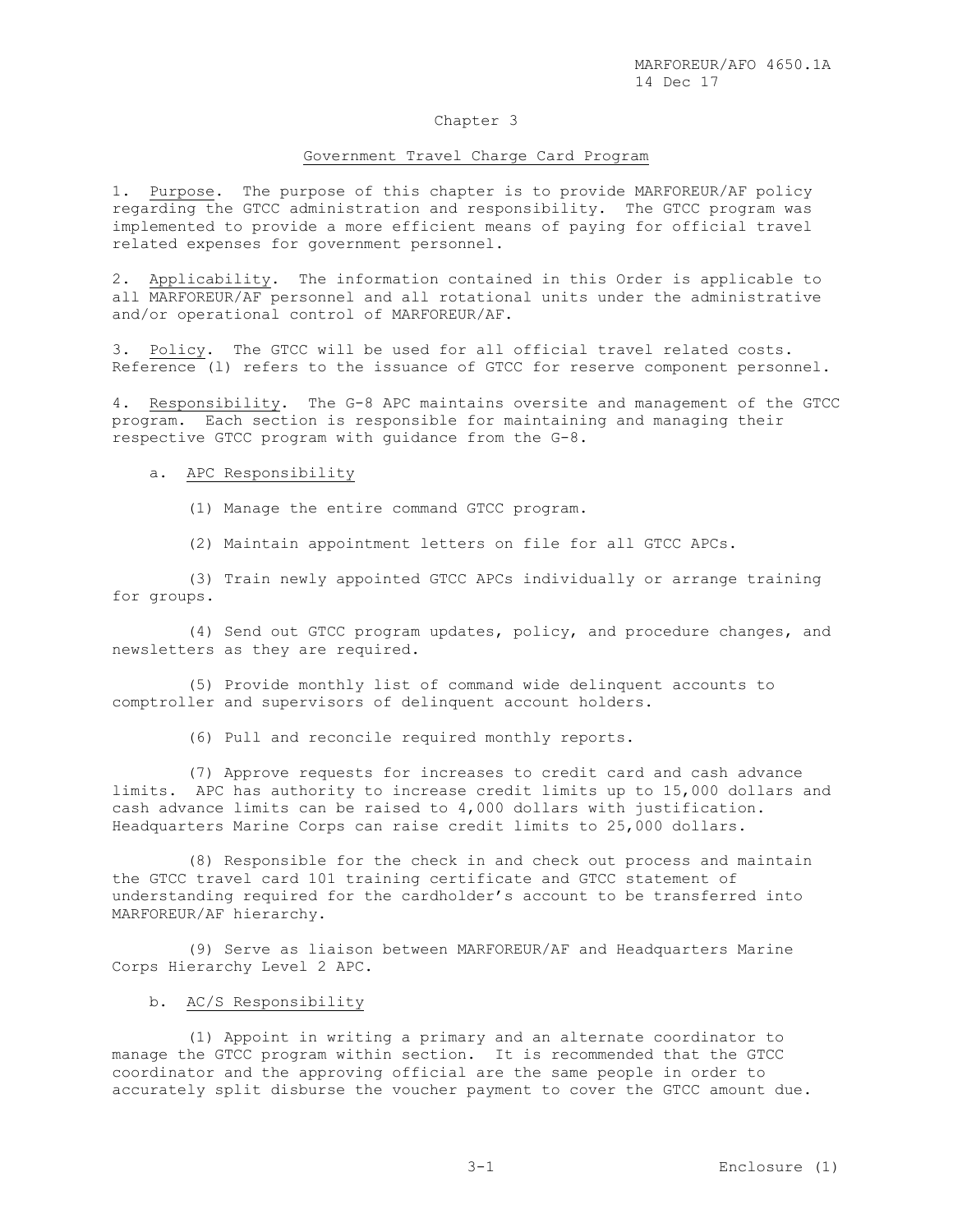(2) Coordinate appropriate disciplinary action, consistent with DoD regulations, for cardholder delinquency, card misuse and abuse, or fraudulent activity.

#### c. Section APC Responsibility

 (1) Manage section GTCC program by reviewing monthly reports, distributed by the command APC, for discrepancies and irregularities.

 (2) Notify the AC/S of cardholder delinquency, card misuse and abuse, or fraudulent activity.

 (3) Send E-Mail notifications to card holders who are delinquent on payment.

 (4) Activate GTCCs only for periods of travel. Cards will be activated 10 days prior to travel and remain on until five days after return.

 (5) Review the required monthly GTCC reports for the section and report any irregularities to the command APC.

 (6) Ensure that the amount owed to GTCC is being split disbursed on travel voucher.

(7) Elevate problems to the command APC.

#### d. GTCC Cardholder Responsibility

(1) Check in and out with APC.

 (2) Read, sign, and have supervisor sign GTCC statement of understanding provided by the APC.

 (3) Complete the "Programs and Policies- Travel Card 101" training at www.defensetravel.DOD.mil/passport. This is an annual training requirement.

 (4) Provide statement of understanding and Travel Card 101 training certificate to APC.

 (5) Upon departure from MAFOREUR/AF and arrival at new duty station, immediately check in with new organization's GTCC APC.

 (6) Pay GTCC balance before account becomes delinquent at 60 days past due or account will be suspended.

(7) Use card for all travel related expenses while in a TAD status.

(8) Complete TAD travel voucher within five working days upon return.

(9) Work with section APC to clear up a delinquent account.

 (10) Maintain access to the online Citibank account access page where statements are obtained and payments can be processed.

 (11) Report a lost or stolen card to the Citibank lost and stolen department. The number to call is located on the back of the card, comm: +1 (800) 200-7056.